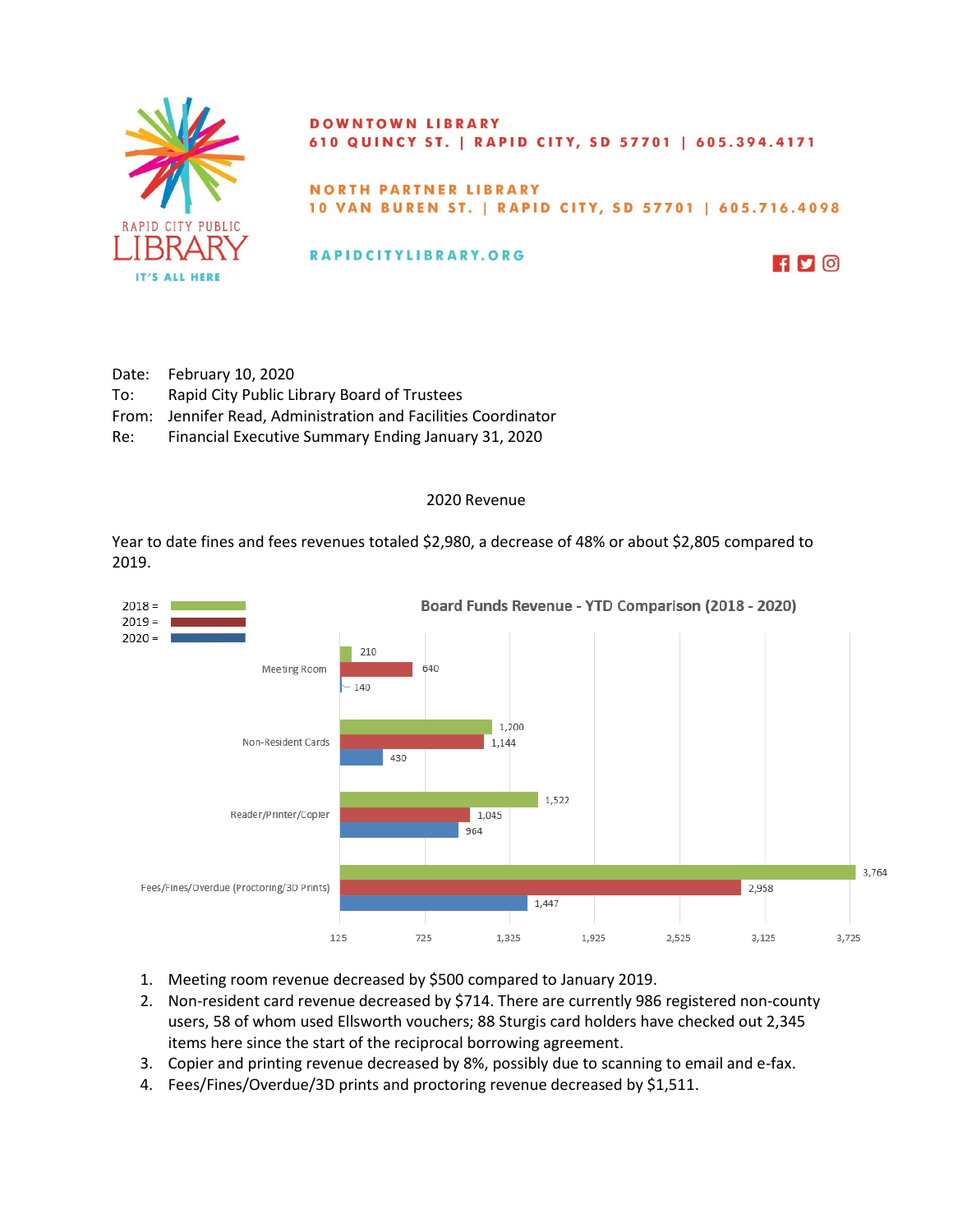| 2020 Expenditures    |                   |  |  |  |
|----------------------|-------------------|--|--|--|
| <b>YTD Benchmark</b> | <b>YTD Actual</b> |  |  |  |
| 8.33%                | 8%                |  |  |  |

## Total expenditures and encumbrances<sup>1</sup> through January 2020 were \$290,982.70.



- 1. Travel and Training decreased by \$731. This line item is used by staff to attend professional conferences and trainings.
- 2. Rentals increased by \$988. Rentals include equipment leases and rentals.
- 3. Supplies & Materials decreased by 7% from 2019. This includes office and janitorial supplies, tools, tires, clothing-food, and gasoline.
- 4. Insurance increased by 9% since January 2019.

 $\overline{a}$ 

- 5. Repair & Maintenance decreased by \$3,827. This includes facility repair and equipment, and the integrated library system (ILS).
- 6. Professional Services decreased by 9%. These services include programming performances, aviary maintenance, landscaping, window cleaning, HVAC maintenance, and security.
- 7. Miscellanous decreased by 17%. Expenditures include magazine subscriptions, event and activity supplies, computers, software, software maintenance contracts, and office equipment. These purchases are made according to the technology and equipment replacement schedule.
- 8. Capital Outlay for books, other library materials, and building improvements decreased by \$20,774 compared to January 2019.

 $1$  Encumbrances: Obligations in the form of purchase orders, contracts or salary commitments which are chargeable to an appropriation and for which a part of the appropriation is reserved. Obligations cease to be encumbrances when paid or when the actual liability is set up.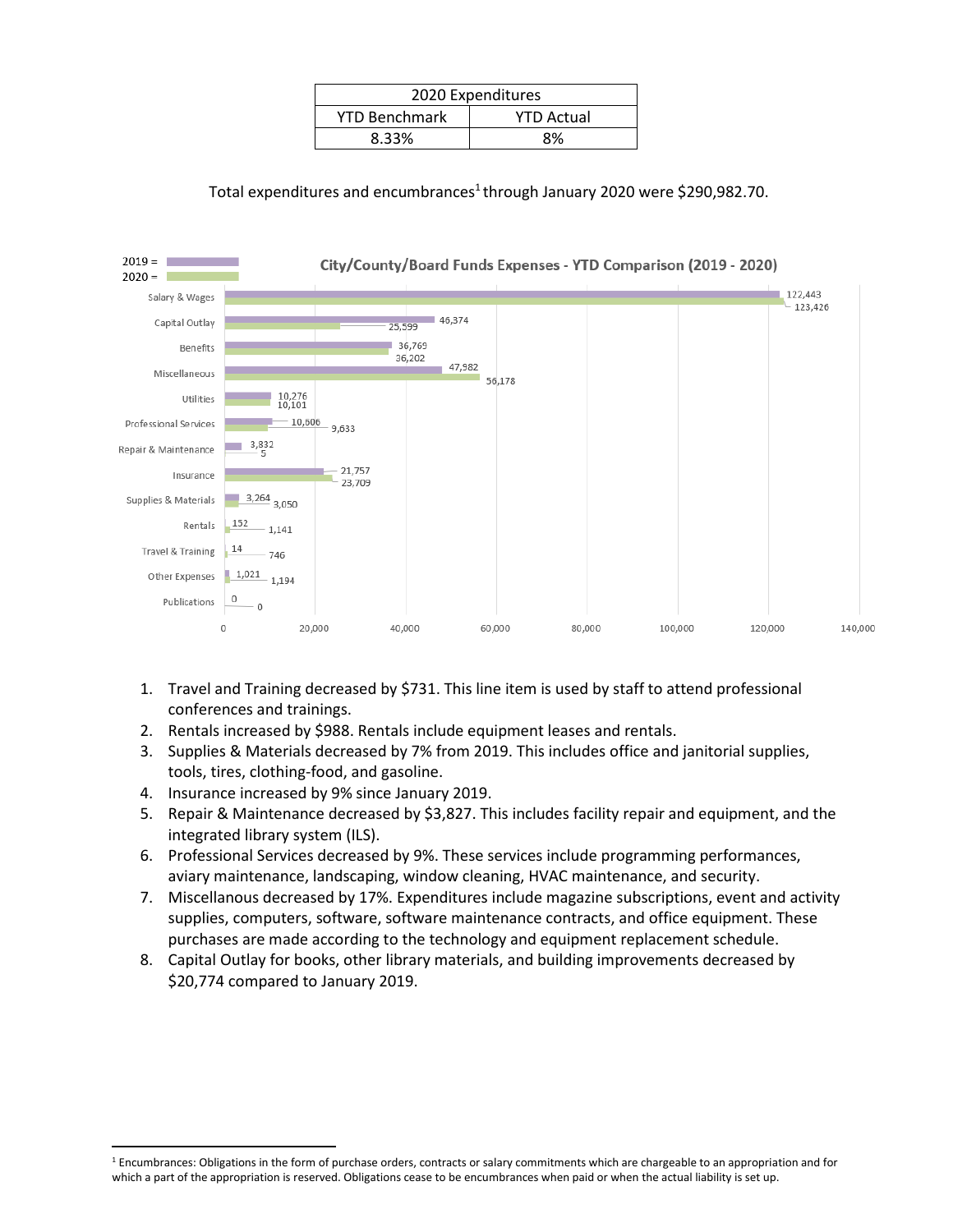## **Vacancy Status Report as of 2/5/20**

| <b>LIBRARY DEPARTMENT</b> | <b>FULL AND</b><br><b>PART-TIME</b><br><b>POSITIONS</b> | <b>FULL AND</b><br><b>PART-TIME</b><br><b>EMPLOYEES</b> | <b>VACANCIES</b> | <b>STATUS</b>                                                                                                                                                                  |
|---------------------------|---------------------------------------------------------|---------------------------------------------------------|------------------|--------------------------------------------------------------------------------------------------------------------------------------------------------------------------------|
| Management                | $\overline{2}$                                          | $\overline{2}$                                          |                  |                                                                                                                                                                                |
| Librarian I's             | $\overline{2}$                                          | 2                                                       |                  |                                                                                                                                                                                |
| Coordinators              | 4                                                       | 4                                                       |                  |                                                                                                                                                                                |
| <b>Business Office</b>    | 1.5                                                     | 1.5                                                     |                  |                                                                                                                                                                                |
| <b>Facilities</b>         | 2.75                                                    | $\mathcal{P}$                                           | 0.75             | Have been unable to fill<br>the 30-hour custodial<br>position; contracted<br>services to be used for 6<br>months, at which time<br>posting the position may<br>be tried again. |
| Library Associates        | 20.75                                                   | 18.75                                                   | 2                | <b>Early Education Library</b><br>Associate II position has<br>been posted. Events LAII<br>will be posted upon<br>filling the Early<br><b>Education position</b>               |
| <b>Customer Service</b>   |                                                         |                                                         |                  |                                                                                                                                                                                |
| <b>Specialists</b>        | 3.875                                                   | 3.875                                                   |                  |                                                                                                                                                                                |
| Outreach                  | $\overline{2}$                                          | $\mathcal{P}$                                           |                  |                                                                                                                                                                                |
| <b>TOTALS</b>             | 38.875                                                  | 36.125                                                  | 2.75             |                                                                                                                                                                                |

*Note: Data excludes temporary classifications (Pages)*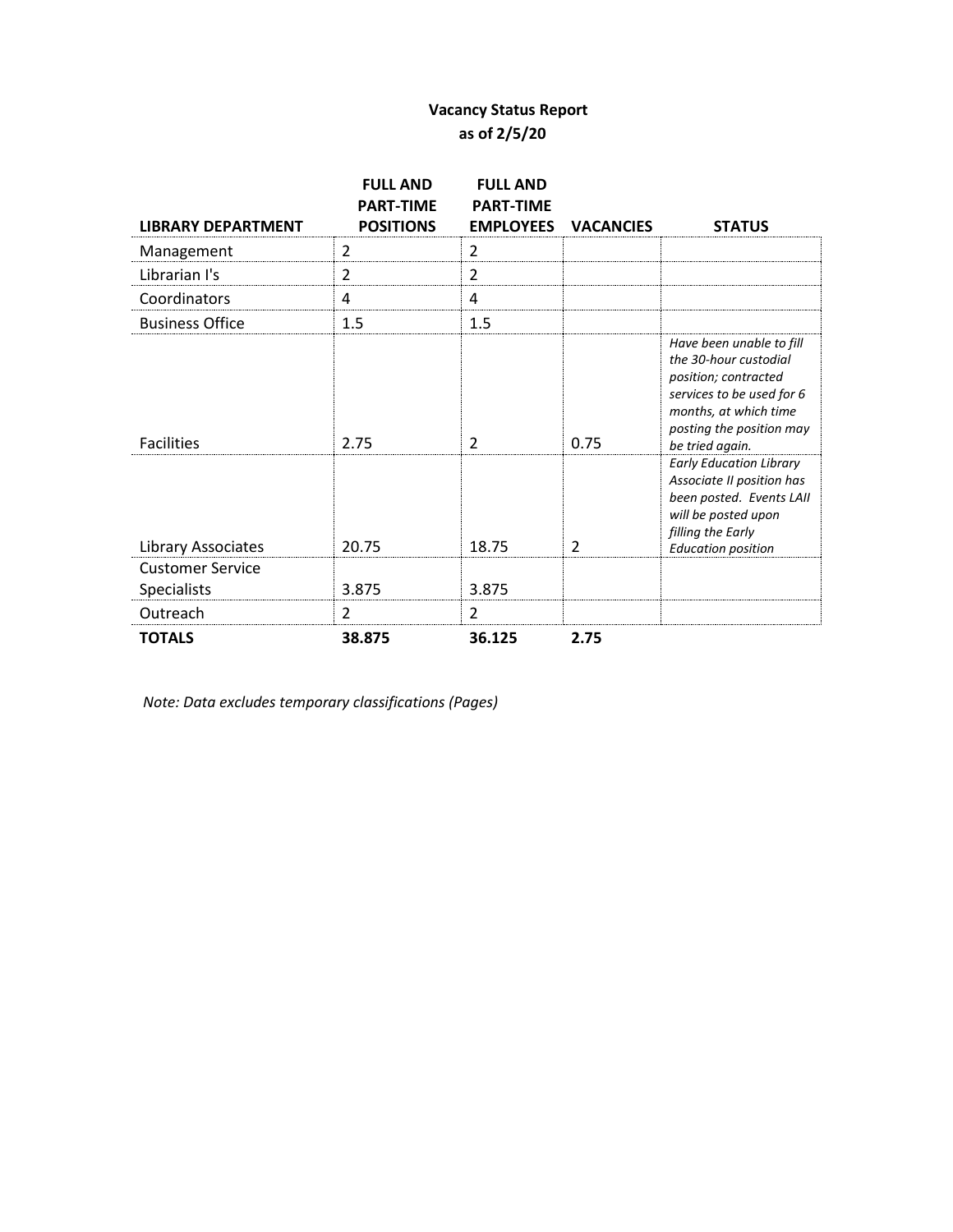#### **Year to Date Expense Report as of 1/31/20**

**Dept. 0609, 0610, 0971**

|                                       |                          | <b>Total Year To</b>     |                |               |
|---------------------------------------|--------------------------|--------------------------|----------------|---------------|
|                                       | <b>Current Year</b>      | Date                     | Remaining      | Percent       |
|                                       | <b>Working</b>           | Encumbrance              | <b>Budget</b>  | <b>Budget</b> |
|                                       | <b>Budget</b>            | and Expense              | <b>Balance</b> | Remaining     |
| 4110 Salary & Wages                   | \$1,752,943              | \$<br>122,013            | 1,630,930      | 93%           |
| 4111 Overtime Wages                   |                          |                          |                | 0%            |
|                                       |                          |                          |                | 0%            |
| 4114 FTO/Uniform/Tool/Class IV Pay    |                          |                          |                |               |
| 4118 Temporary Wages                  | 36,640                   | 1,413                    | 35,227         | 96%           |
| 4100 Salary & Wages                   | 1,789,583                | 123,426                  | 1,666,157      | 93%           |
| 4120 Social Security                  | 110,897                  | 7,153                    | 103,744        | 94%           |
| 4121 Medicare                         | 25,943                   | 1,673                    | 24,270         | 94%           |
| 4130 Retirement                       | 105,177                  | 7,245                    | 97,933         | 93%           |
| 4131 Section 125 Administration       | 1,764                    | 38                       | 1,726          | 98%           |
| 4140 Workmens Comp                    | 1,852                    | 1,852                    | $\overline{a}$ | 0%            |
| 4150 Group Health Insurance           | 236,892                  | 18,110                   | 218,783        | 92%           |
|                                       |                          |                          |                |               |
| 4155 Group Life Insurance             | 1,706                    | 133                      | 1,573          | 92%           |
| 4170 Unemployment Insurance           | 1,944                    | $\frac{1}{2}$            | 1,944          | 100%          |
| 4110 Benefits                         | 486,175                  | 36,202                   | 449,973        | 93%           |
| 4211 General & Auto Liability         | 5,236                    | 4,891                    | 345            | 7%            |
| 4212 Boiler Coverage                  |                          |                          |                | 0%            |
| 4214 Other Insurance                  | 18,693                   | 18,818                   | (125)          | $-1%$         |
| 4210 Insurance                        | 23,929                   | 23,709                   | 220            | 1%            |
| 4223 Consultant Services              | 6,000                    | $\overline{a}$           | 6,000          | 100%          |
| 4225 Other Professional Services      |                          | 9,520                    | 97,393         | 91%           |
|                                       | 106,913                  |                          |                |               |
| 4229 Marketing                        | 8,400                    | 112                      | 8,288          | 99%           |
| <b>4220 Professional Services</b>     | 121,313                  | 9,633                    | 111,680        | 92%           |
| 4230 Publishing                       | 775                      | $\frac{1}{2}$            | 775            | 100%          |
| <b>4230 Publications</b>              | 775                      | $\overline{\phantom{a}}$ | 775            | 100%          |
| 4243 Machinery Rentals                |                          |                          |                | 0%            |
| 4244 Lease/Purchases                  | 22,100                   | 407                      | 21,693         | 98%           |
| 4246 Other Rentals                    | 1,250                    | 734                      | 516            | 41%           |
| 4240 Rentals                          | 23,350                   | 1,141                    | 22,209         | 95%           |
|                                       | 650                      | 3                        | 647            |               |
| 4251 Repair - Roll Stock              |                          |                          |                | 100%          |
| 4252 Repair - Structures              | 39,562                   | (523)                    | 40,085         | 101%          |
| 4253 Repair - Equipment               | 15,669                   | 525                      | 15,144         | 97%           |
| 4255 Repair - Water & Sewer           | $\overline{\phantom{a}}$ | $\blacksquare$           | $\overline{a}$ | 0%            |
| 4259 Miscellaneous                    | $\frac{1}{2}$            |                          | ÷,             | 0%            |
| 4250 Repair & Maintenance             | 55,881                   | 5                        | 55,876         | 100%          |
| 4261 Office Supplies                  | 28,500                   | 1,153                    | 27,347         | 96%           |
| 426101 Event Supplies                 | 38,770                   | 894                      | 37,876         | 98%           |
| 4262 Gasoline, Oil, Fuel              | 2,500                    | 68                       | 2,432          | 97%           |
|                                       |                          | $\overline{a}$           |                | 100%          |
| 4263 Clothing, Food                   | 1,000                    |                          | 1,000          |               |
| 4264 Janitor & Chemical Supplies      | 13,000                   | 927                      | 12,073         | 93%           |
| 4265 Minor Tools                      | 250                      | 8                        | 242            | 97%           |
| 4266 Agricultural Supply              | $\frac{1}{2}$            |                          | Ĭ,             | 0%            |
| 4267 Tires                            | 800                      |                          | 800            | 100%          |
| 4269 Misc Supplies & Materials        |                          |                          |                | 0%            |
| 4260 Supplies & Materials             | 84,820                   | 3,050                    | 81,770         | 96%           |
| 4270 Travel & Training                | 17.800                   | 746                      | 17.054         | 96%           |
|                                       |                          |                          |                |               |
| 4270 Travel & Training                | 17,800                   | 746                      | 17,054         | 96%           |
| 4281 Telephone - Local                | 25,000                   | 1,813                    | 23,187         | 93%           |
| 4282 Natural Gas                      | 19,033                   | 2,675                    | 16,358         | 86%           |
| 4283 Electricity                      | 92,994                   | 5,613                    | 87,381         | 94%           |
| 4287 Drainage Fees                    | 420                      | $\overline{\phantom{a}}$ | 420            | 100%          |
| 4280 Utilities                        | 137,447                  | 10,101                   | 127,346        | 93%           |
| 4292 Dues                             | 1,900                    | 270                      | 1,630          | 86%           |
| 4293 Subscriptions                    | 85,000                   | 44,915                   | 40,085         | 47%           |
| 4294 Other Miscellaneous Expenses     | 1,000                    | 307                      |                | 69%           |
|                                       |                          |                          | 693            |               |
| 4295 Computers                        | 79,541                   | 2,775                    | 76,766         | 97%           |
| 429501 Software                       | 6,000                    | 113                      | 5,887          | 98%           |
| 429502 Software Maintenance Contracts | 93,347                   | 7,304                    | 86,043         | 92%           |
| 4296 Office Equipment                 | 43,287                   | 494                      | 42,793         | 99%           |
| 4290 Miscellaneous                    | 310,075                  | 56,178                   | 253,897        | 82%           |
| 4320 Buildings & Structures           | 80,000                   |                          | 80,000         | 100%          |
| 4341 General Materials                | 200,060                  | 13,372                   | 186,688        | 93%           |
|                                       |                          |                          |                | 95%           |
| 4342 Books/AV Processing              | 25,800                   | 1,260                    | 24,540         |               |
| 4345 Electronic Resources             | 135,079                  | 7,697                    | 127,382        | 94%           |
| 4346 DVDs                             | 28,000                   | 2,739                    | 25,261         | 90%           |
| 4348 Interactive Materials            | 6,050                    | 532                      | 5,518          | 91%           |
| 4350 Furniture & Minor Equipment      |                          |                          |                | 0%            |
| 4360 Library Machinery                |                          | $\overline{a}$           |                | 0%            |
| 4390 Library Other Capital            |                          | $\overline{a}$           | $\overline{a}$ | 0%            |
| 4300 Capital Outlay                   | 474,989                  | 25,599                   | 449,390        | 95%           |
|                                       |                          |                          |                |               |
| 4530 Refund or Reimbursement          | 22,000                   | 1,194                    | 20,806         | 95%           |
| <b>4500 Other Expenses</b>            | 22,000                   | 1,194                    | 20,806         | 95%           |
| **Total LIBRARY                       | 3,548,137                | 290,983                  | 3,257,154      | 92%           |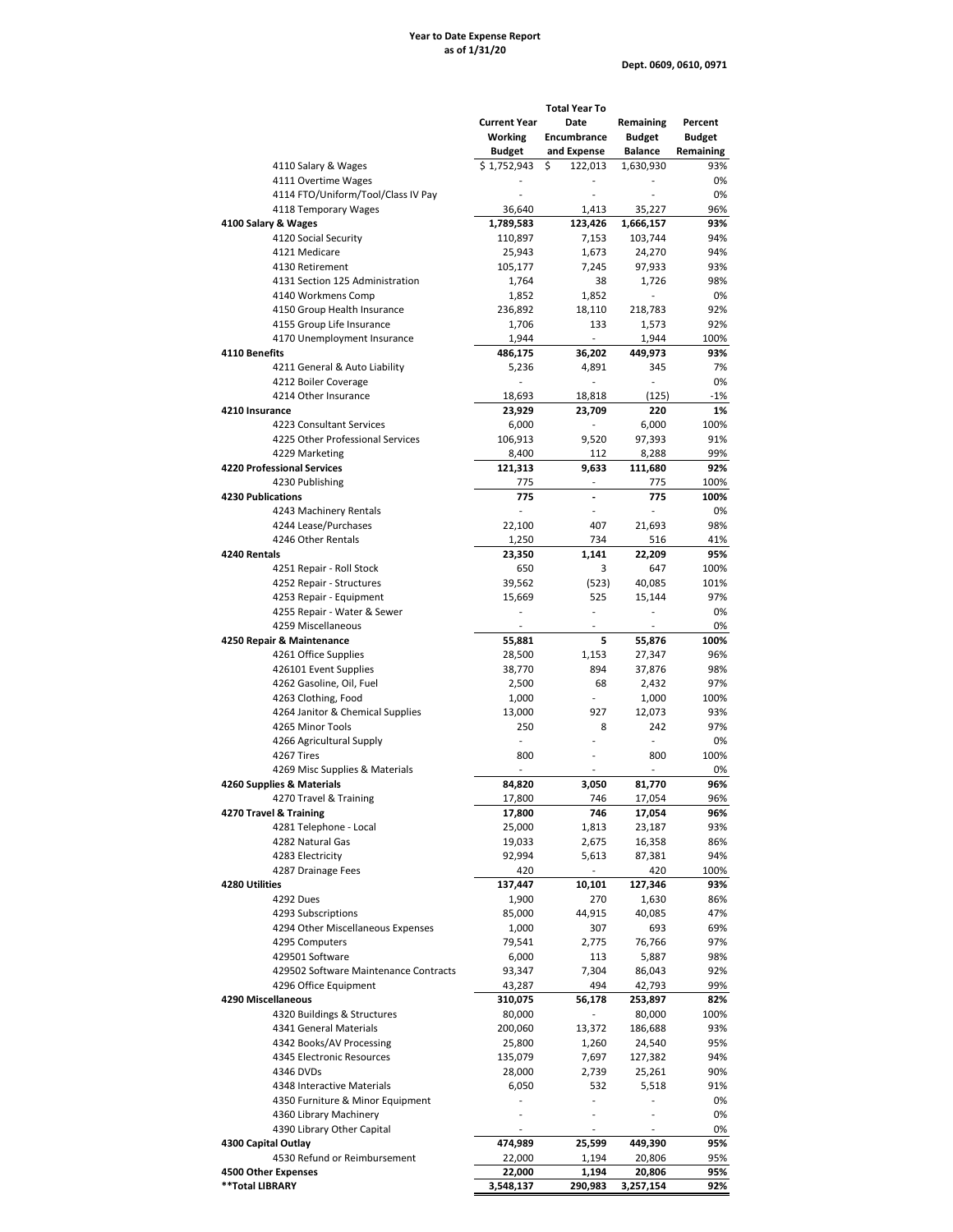# The City of Rapid City Bill List by Vendor - Detail

|       | <b>Vendor # Invoice #</b> | PO#    | <b>Vendor Name</b> | <b>GL Account</b> | <b>Line Item Description</b> | <b>Line Item</b><br><b>Amount</b> |
|-------|---------------------------|--------|--------------------|-------------------|------------------------------|-----------------------------------|
| 12022 | 18807011520               | 153443 | A TO Z SHREDDING   | 10100609-422500   | <b>SUPPORT SERVICES</b>      | 21.80                             |
|       |                           |        |                    |                   | A TO Z SHREDDING Total:      | 21.80                             |
| 170   | 838494497555 153134       |        | AMAZON.COM CREDIT  | 10100609-434100   | <b>GENERAL MATERIALS</b>     | 77.41                             |
|       | 939374598763 153135       |        | AMAZON.COM CREDIT  | 10100610-434600   | <b>GENERAL MATERIALS-DVD</b> | 12.17                             |
|       | 448694948744 153136       |        | AMAZON.COM CREDIT  | 10100610-434800   | <b>GENERAL MATERIALS-IA</b>  | 44.79                             |
|       | 696766673849 153137       |        | AMAZON.COM CREDIT  | 10100610-434800   | <b>GENERAL MATERIALS-IM</b>  | 73.94                             |
|       | 454593875434 153138       |        | AMAZON.COM CREDIT  | 10100610-434800   | <b>GENERAL MATERIALS-IM</b>  | 248.02                            |
|       | 486836885646 153139       |        | AMAZON.COM CREDIT  | 10100610-434800   | <b>GENERAL MATERIALS-IM</b>  | 59.95                             |
|       | 788844739574 154201       |        | AMAZON.COM CREDIT  | 10100609-426100   | <b>SUPPLIES</b>              | 59.03                             |
|       | 463396394795 153693       |        | AMAZON.COM CREDIT  | 10100609-426100   | <b>SUPPLIES</b>              | 63.96                             |
|       | 457353679946 153692       |        | AMAZON.COM CREDIT  | 10100609-426101   | PROGRAMMING-TEEN             | 45.68                             |
|       | 596475533756 153694       |        | AMAZON.COM CREDIT  | 10100609-426100   | <b>SUPPLIES</b>              | 109.62                            |
|       | 445668538798 153695       |        | AMAZON.COM CREDIT  | 10100609-426100   | <b>SUPPLIES</b>              | 17.69                             |
|       | 446835573534 153696       |        | AMAZON.COM CREDIT  | 10100610-429600   | FURNITURE/EQUIPMENT          | 99.99                             |
|       | 746836786457 153804       |        | AMAZON.COM CREDIT  | 10100610-429600   | FURNITURE/EQUIPMENT          | 105.39                            |
|       | 544847998658 153710       |        | AMAZON.COM CREDIT  | 10100609-434100   | <b>GENERAL MATERIALS</b>     | 3.06                              |
|       | 789839894859 153687       |        | AMAZON.COM CREDIT  | 10100609-426100   | <b>SUPPLIES</b>              | 4.71                              |
|       | 767763477578 153688       |        | AMAZON.COM CREDIT  | 10100610-426101   | PROGRAMMING-CHAOS            | 128.73                            |
|       | 539338994698 153689       |        | AMAZON.COM CREDIT  | 10100609-426101   | PROGRAMMING-TEEN             | 32.95                             |
|       | 436779688776 153690       |        | AMAZON.COM CREDIT  | 10100609-426101   | PROGRAMMING-TEEN             | 49.47                             |
|       | 455647654979 153691       |        | AMAZON.COM CREDIT  | 10100609-426101   | PROGRAMMING-TEEN             | 19.99                             |
|       | 534454948468 153704       |        | AMAZON.COM CREDIT  | 10100609-434100   | <b>GENERAL MATERIALS</b>     | 15.29                             |
|       | 686835574955 153705       |        | AMAZON.COM CREDIT  | 10100609-434100   | <b>GENERAL MATERIALS</b>     | 12.98                             |
|       | 865744563698 153706       |        | AMAZON.COM CREDIT  | 10100609-434100   | <b>GENERAL MATERIALS</b>     | 5.99                              |
|       | 733676696687 153707       |        | AMAZON.COM CREDIT  | 10100609-434600   | <b>GENERAL MATERIALS-DVD</b> | 26.50                             |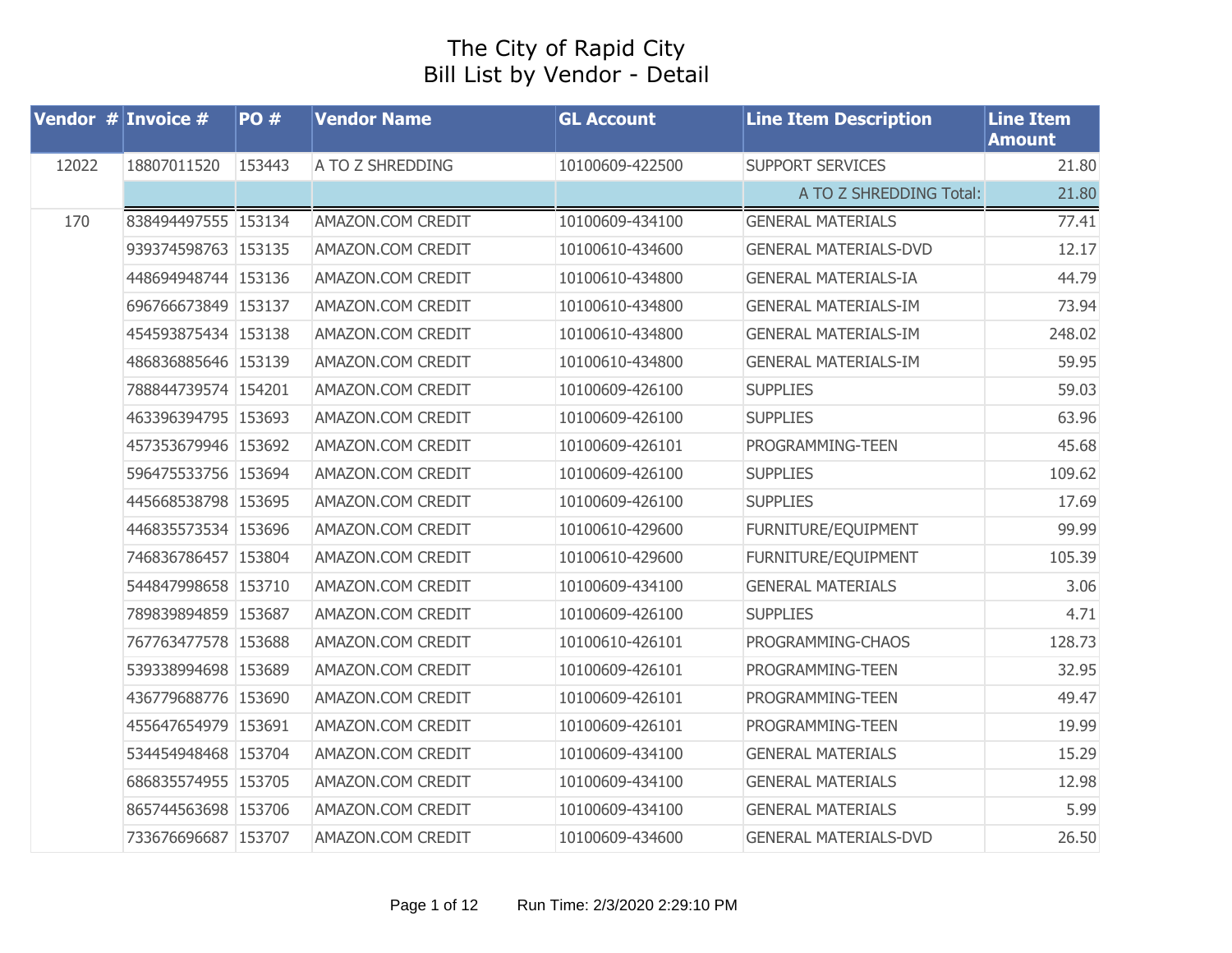| 170 | 465738889337 153708 | AMAZON.COM CREDIT | 10100609-434600 | <b>GENERAL MATERIALS-DVD</b> | 7.00   |
|-----|---------------------|-------------------|-----------------|------------------------------|--------|
|     | 499469937394 153754 | AMAZON.COM CREDIT | 10100609-434600 | <b>GENERAL MATERIALS-DVD</b> | 95.99  |
|     | 483368997443 153698 | AMAZON.COM CREDIT | 10100609-434100 | <b>GENERAL MATERIALS</b>     | 30.94  |
|     | 534547744569 153699 | AMAZON.COM CREDIT | 10100609-434100 | <b>GENERAL MATERIALS</b>     | 404.80 |
|     | 463767445767 153700 | AMAZON.COM CREDIT | 10100609-434100 | <b>GENERAL MATERIALS</b>     | 39.49  |
|     | 748498786473 153701 | AMAZON.COM CREDIT | 10100609-434100 | <b>GENERAL MATERIALS</b>     | 6.69   |
|     | 953756385389 153702 | AMAZON.COM CREDIT | 10100609-434100 | <b>GENERAL MATERIALS</b>     | 20.87  |
|     | 999573536437 153703 | AMAZON.COM CREDIT | 10100609-434100 | <b>GENERAL MATERIALS</b>     | 78.61  |
|     | 464476784869 153494 | AMAZON.COM CREDIT | 10100609-434600 | <b>GENERAL MATERIALS-DVD</b> | 8.97   |
|     | 469563587635 153495 | AMAZON.COM CREDIT | 10100609-434600 | <b>GENERAL MATERIALS-DVD</b> | 59.04  |
|     | 653563594537 153496 | AMAZON.COM CREDIT | 10100609-434100 | <b>GENERAL MATERIALS</b>     | 10.98  |
|     | 768366877845 153497 | AMAZON.COM CREDIT | 10100609-434600 | <b>GENERAL MATERIALS-DVD</b> | 19.49  |
|     | 477335996347 153752 | AMAZON.COM CREDIT | 10100609-434100 | <b>GENERAL MATERIALS</b>     | 20.15  |
|     | 458668348495 153697 | AMAZON.COM CREDIT | 10100609-434100 | <b>GENERAL MATERIALS</b>     | 264.13 |
|     | 986397439836 153112 | AMAZON.COM CREDIT | 10100610-426101 | PROGRAMMING-CHAOS            | 122.74 |
|     | 464666866988 153489 | AMAZON.COM CREDIT | 10100609-434100 | <b>GENERAL MATERIALS</b>     | 7.46   |
|     | 797494776567 153490 | AMAZON.COM CREDIT | 10100609-434100 | <b>GENERAL MATERIALS</b>     | 22.12  |
|     | 897346496539 153491 | AMAZON.COM CREDIT | 10100610-434800 | <b>GENERAL MATERIALS-IM</b>  | 104.99 |
|     | 666459368953 153492 | AMAZON.COM CREDIT | 10100609-434100 | <b>GENERAL MATERIALS</b>     | 105.27 |
|     | 455873957634 153493 | AMAZON.COM CREDIT | 10100609-434600 | <b>GENERAL MATERIALS-DVD</b> | 72.29  |
|     | 467839739589 153107 | AMAZON.COM CREDIT | 10100609-426101 | PROGRAMMING-ADULT            | 12.96  |
|     | 856534787773 153108 | AMAZON.COM CREDIT | 10100609-426101 | PROGRAMMING-TEEN             | 75.29  |
|     | 447569657556 153109 | AMAZON.COM CREDIT | 10100609-426101 | PROGRAMMING-TEEN             | 3.99   |
|     | 466664385495 153110 | AMAZON.COM CREDIT | 10100610-426101 | PROGRAMMING-CHAOS            | 15.99  |
|     | 947644848499 153111 | AMAZON.COM CREDIT | 10100609-426101 | PROGRAMMING-TEEN             | 15.94  |
|     | 795333733474 153113 | AMAZON.COM CREDIT | 10100609-426101 | PROGRAMMING-TEEN             | 8.99   |
|     | 668365964837 153140 | AMAZON.COM CREDIT | 10100609-434100 | <b>GENERAL MATERIALS</b>     | 19.95  |
|     | 494346865933 153102 | AMAZON.COM CREDIT | 10100609-426101 | PROGRAMMING-TEEN             | 41.93  |
|     | 989744383699 153103 | AMAZON.COM CREDIT | 10100609-426100 | PROGRAMMING-ADULT            | 48.36  |
|     | 989744383699 153103 | AMAZON.COM CREDIT | 10100609-426101 | PROGRAMMING-ADULT            | 11.99  |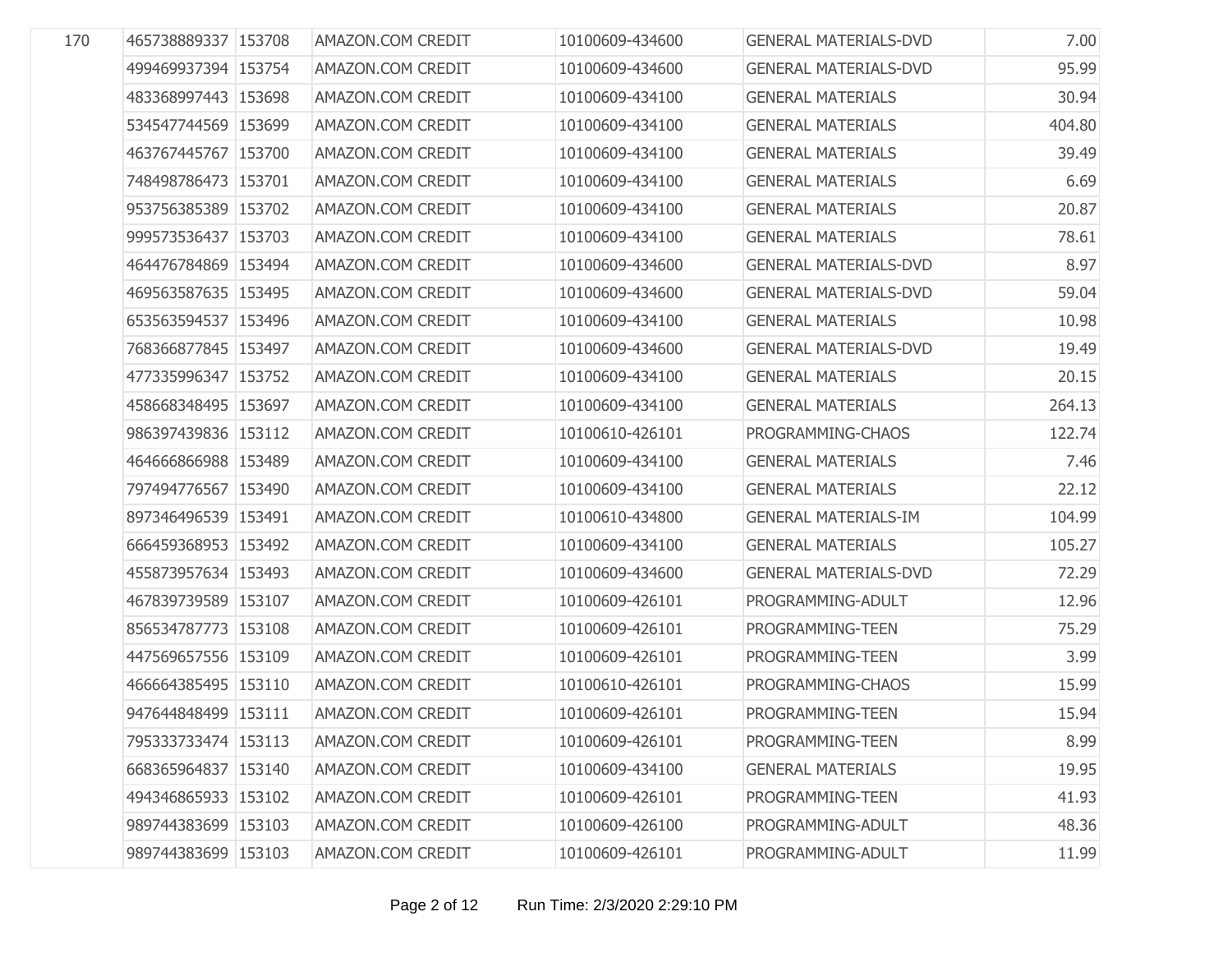| 170 | 999483799835 153104 |        | AMAZON.COM CREDIT               | 10100609-426101 | PROGRAMMING-TEEN              | 39.58    |
|-----|---------------------|--------|---------------------------------|-----------------|-------------------------------|----------|
|     | 653977479378 153105 |        | AMAZON.COM CREDIT               | 10100609-429600 | OFFICE EQUIPMENT/FURNITURE    | 59.99    |
|     | 554557637636 153106 |        | AMAZON.COM CREDIT               | 10100609-426100 | PROGRAMMING-ADULT             | 8.99     |
|     | 554557637636 153106 |        | AMAZON.COM CREDIT               | 10100609-426101 | PROGRAMMING-ADULT             | 19.98    |
|     |                     |        |                                 |                 | AMAZON.COM CREDIT Total:      | 3,203.26 |
| 205 | 27519RC             | 150263 | <b>AMICK SOUND INC</b>          | 10100609-425200 | <b>STRUCTURE</b>              | 7,234.83 |
|     |                     |        |                                 |                 | <b>AMICK SOUND INC Total:</b> | 7,234.83 |
| 356 | 2035006899          | 153116 | <b>BAKER &amp; TAYLOR BOOKS</b> | 10100610-434100 | <b>GENERAL MATERIALS</b>      | 78.29    |
|     | 2035006899          | 153116 | <b>BAKER &amp; TAYLOR BOOKS</b> | 10100610-434200 | <b>GENERAL MATERIALS</b>      | 2.50     |
|     | 2035006900          | 153117 | <b>BAKER &amp; TAYLOR BOOKS</b> | 10100610-434100 | <b>GENERAL MATERIALS</b>      | 14.56    |
|     | 2035006900          | 153117 | <b>BAKER &amp; TAYLOR BOOKS</b> | 10100610-434200 | <b>GENERAL MATERIALS</b>      | 0.90     |
|     | 2035006901          | 153118 | <b>BAKER &amp; TAYLOR BOOKS</b> | 10100610-434100 | <b>GENERAL MATERIALS</b>      | 14.56    |
|     | 2035006901          | 153118 | <b>BAKER &amp; TAYLOR BOOKS</b> | 10100610-434200 | <b>GENERAL MATERIALS</b>      | 1.05     |
|     | 2035006902          | 153119 | <b>BAKER &amp; TAYLOR BOOKS</b> | 10100610-434100 | <b>GENERAL MATERIALS</b>      | 29.44    |
|     | 2035006902          | 153119 | <b>BAKER &amp; TAYLOR BOOKS</b> | 10100610-434200 | <b>GENERAL MATERIALS</b>      | 0.40     |
|     | 2035030294          | 153120 | <b>BAKER &amp; TAYLOR BOOKS</b> | 10100610-434100 | <b>GENERAL MATERIALS</b>      | 33.90    |
|     | 2035030295          | 153121 | <b>BAKER &amp; TAYLOR BOOKS</b> | 10100610-434100 | <b>GENERAL MATERIALS</b>      | 21.84    |
|     | 2035037578          | 153776 | <b>BAKER &amp; TAYLOR BOOKS</b> | 10100609-434100 | <b>GENERAL MATERIALS</b>      | 4.79     |
|     | 2035037578          | 153776 | <b>BAKER &amp; TAYLOR BOOKS</b> | 10100609-434200 | <b>GENERAL MATERIALS</b>      | 0.40     |
|     | 2035050748          | 154012 | <b>BAKER &amp; TAYLOR BOOKS</b> | 10100609-434100 | <b>GENERAL MATERIALS</b>      | 186.78   |
|     | 2035050748          | 154012 | <b>BAKER &amp; TAYLOR BOOKS</b> | 10100609-434200 | <b>GENERAL MATERIALS</b>      | 10.80    |
|     | 2035050749          | 154015 | <b>BAKER &amp; TAYLOR BOOKS</b> | 10100609-434100 | <b>GENERAL MATERIALS</b>      | 10.19    |
|     | 2035050749          | 154015 | <b>BAKER &amp; TAYLOR BOOKS</b> | 10100609-434200 | <b>GENERAL MATERIALS</b>      | 0.40     |
|     | 2035050750          | 154016 | <b>BAKER &amp; TAYLOR BOOKS</b> | 10100609-434100 | <b>GENERAL MATERIALS</b>      | 28.49    |
|     | 2035050750          | 154016 | <b>BAKER &amp; TAYLOR BOOKS</b> | 10100609-434200 | <b>GENERAL MATERIALS</b>      | 0.40     |
|     | 2035050751          | 154017 | <b>BAKER &amp; TAYLOR BOOKS</b> | 10100609-434100 | <b>GENERAL MATERIALS</b>      | 37.95    |
|     | 2035050751          | 154017 | <b>BAKER &amp; TAYLOR BOOKS</b> | 10100609-434200 | <b>GENERAL MATERIALS</b>      | 0.40     |
|     | 2035050752          | 154019 | <b>BAKER &amp; TAYLOR BOOKS</b> | 10100609-434100 | <b>GENERAL MATERIALS</b>      | 19.99    |
|     | 2035050752          | 154019 | <b>BAKER &amp; TAYLOR BOOKS</b> | 10100609-434200 | <b>GENERAL MATERIALS</b>      | 0.40     |
|     | 2035050753          | 154020 | <b>BAKER &amp; TAYLOR BOOKS</b> | 10100609-434100 | <b>GENERAL MATERIALS</b>      | 42.52    |
|     |                     |        |                                 |                 |                               |          |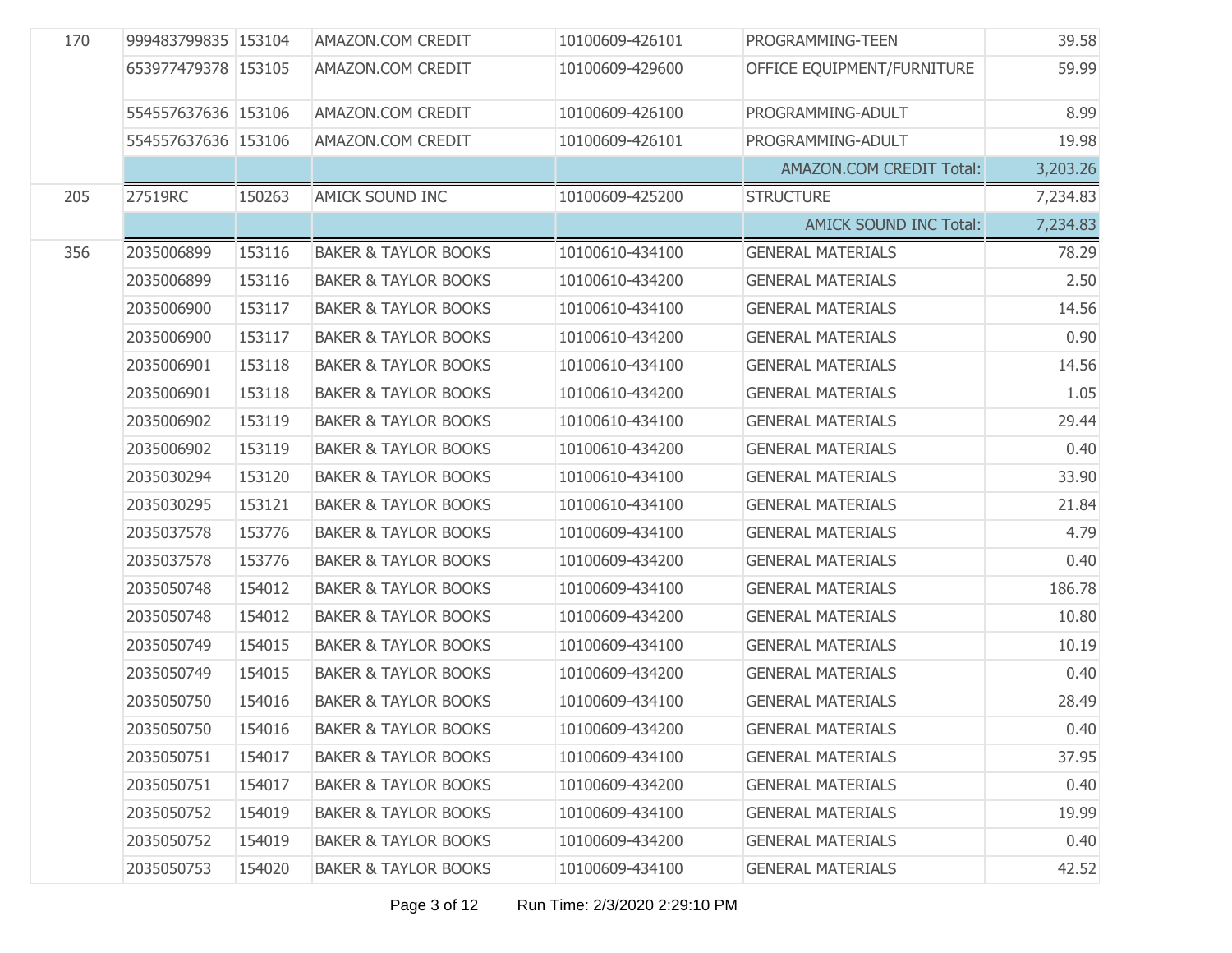| 356 | 2035050753 | 154020 | <b>BAKER &amp; TAYLOR BOOKS</b> | 10100609-434200 | <b>GENERAL MATERIALS</b> | 3.90   |
|-----|------------|--------|---------------------------------|-----------------|--------------------------|--------|
|     | 2035050742 | 154006 | <b>BAKER &amp; TAYLOR BOOKS</b> | 10100609-434100 | <b>GENERAL MATERIALS</b> | 14.56  |
|     | 2035050742 | 154006 | <b>BAKER &amp; TAYLOR BOOKS</b> | 10100609-434200 | <b>GENERAL MATERIALS</b> | 1.05   |
|     | 2035050743 | 154007 | <b>BAKER &amp; TAYLOR BOOKS</b> | 10100609-434100 | <b>GENERAL MATERIALS</b> | 14.39  |
|     | 2035050743 | 154007 | <b>BAKER &amp; TAYLOR BOOKS</b> | 10100609-434200 | <b>GENERAL MATERIALS</b> | 0.80   |
|     | 2035050744 | 154008 | <b>BAKER &amp; TAYLOR BOOKS</b> | 10100609-434100 | <b>GENERAL MATERIALS</b> | 50.46  |
|     | 2035050744 | 154008 | <b>BAKER &amp; TAYLOR BOOKS</b> | 10100609-434200 | <b>GENERAL MATERIALS</b> | 2.00   |
|     | 2035050745 | 154009 | <b>BAKER &amp; TAYLOR BOOKS</b> | 10100609-434100 | <b>GENERAL MATERIALS</b> | 67.48  |
|     | 2035050745 | 154009 | <b>BAKER &amp; TAYLOR BOOKS</b> | 10100609-434200 | <b>GENERAL MATERIALS</b> | 2.60   |
|     | 2035050746 | 154010 | <b>BAKER &amp; TAYLOR BOOKS</b> | 10100609-434100 | <b>GENERAL MATERIALS</b> | 420.09 |
|     | 2035050746 | 154010 | <b>BAKER &amp; TAYLOR BOOKS</b> | 10100609-434200 | <b>GENERAL MATERIALS</b> | 14.60  |
|     | 2035050747 | 154011 | <b>BAKER &amp; TAYLOR BOOKS</b> | 10100609-434100 | <b>GENERAL MATERIALS</b> | 133.29 |
|     | 2035050747 | 154011 | <b>BAKER &amp; TAYLOR BOOKS</b> | 10100609-434200 | <b>GENERAL MATERIALS</b> | 8.80   |
|     | 2035034444 | 153842 | <b>BAKER &amp; TAYLOR BOOKS</b> | 10100609-434100 | <b>GENERAL MATERIALS</b> | 16.80  |
|     | 2035034444 | 153842 | <b>BAKER &amp; TAYLOR BOOKS</b> | 10100609-434200 | <b>GENERAL MATERIALS</b> | 0.40   |
|     | 2035034445 | 153843 | <b>BAKER &amp; TAYLOR BOOKS</b> | 10100609-434100 | <b>GENERAL MATERIALS</b> | 122.03 |
|     | 2035034445 | 153843 | <b>BAKER &amp; TAYLOR BOOKS</b> | 10100609-434200 | <b>GENERAL MATERIALS</b> | 8.40   |
|     | 2035034446 | 153844 | <b>BAKER &amp; TAYLOR BOOKS</b> | 10100609-434100 | <b>GENERAL MATERIALS</b> | 15.09  |
|     | 2035034446 | 153844 | <b>BAKER &amp; TAYLOR BOOKS</b> | 10100609-434200 | <b>GENERAL MATERIALS</b> | 0.90   |
|     | 2035034447 | 153845 | <b>BAKER &amp; TAYLOR BOOKS</b> | 10100609-434100 | <b>GENERAL MATERIALS</b> | 28.76  |
|     | 2035034447 | 153845 | <b>BAKER &amp; TAYLOR BOOKS</b> | 10100609-434200 | <b>GENERAL MATERIALS</b> | 0.65   |
|     | 2035034448 | 153846 | <b>BAKER &amp; TAYLOR BOOKS</b> | 10100609-434100 | <b>GENERAL MATERIALS</b> | 40.05  |
|     | 2035034448 | 153846 | <b>BAKER &amp; TAYLOR BOOKS</b> | 10100609-434200 | <b>GENERAL MATERIALS</b> | 1.45   |
|     | 2035034449 | 153847 | <b>BAKER &amp; TAYLOR BOOKS</b> | 10100609-434100 | <b>GENERAL MATERIALS</b> | 34.13  |
|     | 2035034449 | 153847 | <b>BAKER &amp; TAYLOR BOOKS</b> | 10100609-434200 | <b>GENERAL MATERIALS</b> | 3.00   |
|     | 2035037581 | 153485 | <b>BAKER &amp; TAYLOR BOOKS</b> | 10100609-434100 | <b>GENERAL MATERIALS</b> | 97.48  |
|     | 2035037581 | 153485 | <b>BAKER &amp; TAYLOR BOOKS</b> | 10100609-434200 | <b>GENERAL MATERIALS</b> | 3.95   |
|     | 2035037582 | 153486 | <b>BAKER &amp; TAYLOR BOOKS</b> | 10100609-434100 | <b>GENERAL MATERIALS</b> | 10.07  |
|     | 2035037582 | 153486 | <b>BAKER &amp; TAYLOR BOOKS</b> | 10100609-434200 | <b>GENERAL MATERIALS</b> | 1.05   |
|     | 2035048833 | 153487 | <b>BAKER &amp; TAYLOR BOOKS</b> | 10100609-434100 | <b>GENERAL MATERIALS</b> | 42.78  |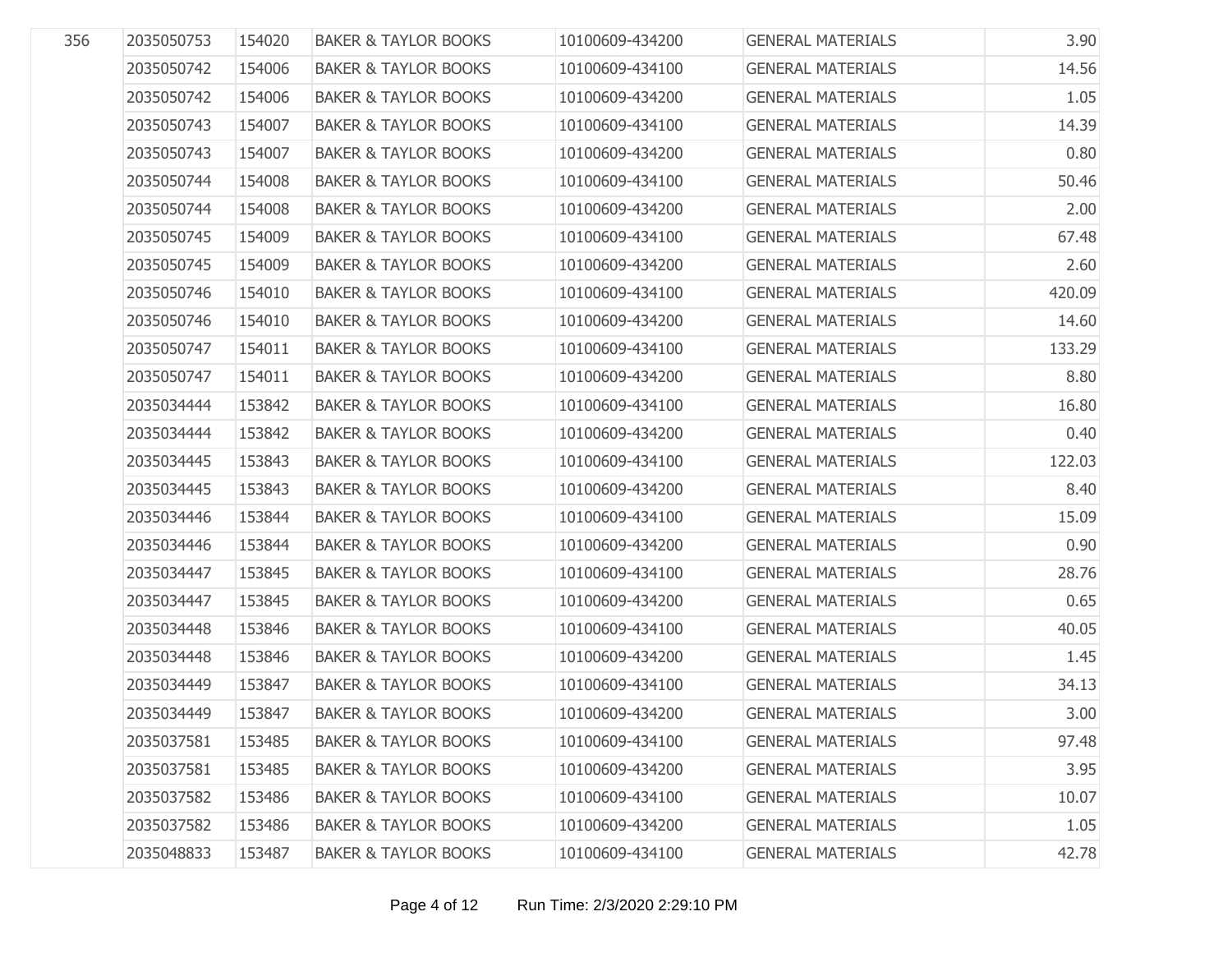| 356 | 2035048834 | 153488 | <b>BAKER &amp; TAYLOR BOOKS</b> | 10100609-434100 | <b>GENERAL MATERIALS</b> | 18.00  |
|-----|------------|--------|---------------------------------|-----------------|--------------------------|--------|
|     | 2035034442 | 153840 | <b>BAKER &amp; TAYLOR BOOKS</b> | 10100609-434100 | <b>GENERAL MATERIALS</b> | 15.11  |
|     | 2035034442 | 153840 | <b>BAKER &amp; TAYLOR BOOKS</b> | 10100609-434200 | <b>GENERAL MATERIALS</b> | 1.05   |
|     | 2035034443 | 153841 | <b>BAKER &amp; TAYLOR BOOKS</b> | 10100609-434100 | <b>GENERAL MATERIALS</b> | 120.86 |
|     | 2035034443 | 153841 | <b>BAKER &amp; TAYLOR BOOKS</b> | 10100609-434200 | <b>GENERAL MATERIALS</b> | 5.55   |
|     | 2035026682 | 153130 | <b>BAKER &amp; TAYLOR BOOKS</b> | 10100610-434100 | <b>GENERAL MATERIALS</b> | 23.46  |
|     | 2035026682 | 153130 | <b>BAKER &amp; TAYLOR BOOKS</b> | 10100610-434200 | <b>GENERAL MATERIALS</b> | 1.30   |
|     | 2035026683 | 153131 | <b>BAKER &amp; TAYLOR BOOKS</b> | 10100610-434100 | <b>GENERAL MATERIALS</b> | 5.99   |
|     | 2035026683 | 153131 | <b>BAKER &amp; TAYLOR BOOKS</b> | 10100610-434200 | <b>GENERAL MATERIALS</b> | 0.25   |
|     | 2035026684 | 153132 | <b>BAKER &amp; TAYLOR BOOKS</b> | 10100610-434100 | <b>GENERAL MATERIALS</b> | 6.59   |
|     | 2035026684 | 153132 | <b>BAKER &amp; TAYLOR BOOKS</b> | 10100610-434200 | <b>GENERAL MATERIALS</b> | 0.40   |
|     | 2035026685 | 153133 | <b>BAKER &amp; TAYLOR BOOKS</b> | 10100610-434100 | <b>GENERAL MATERIALS</b> | 126.44 |
|     | 2035026685 | 153133 | <b>BAKER &amp; TAYLOR BOOKS</b> | 10100610-434200 | <b>GENERAL MATERIALS</b> | 12.00  |
|     | 2035037579 | 153483 | <b>BAKER &amp; TAYLOR BOOKS</b> | 10100609-434100 | <b>GENERAL MATERIALS</b> | 911.82 |
|     | 2035037579 | 153483 | <b>BAKER &amp; TAYLOR BOOKS</b> | 10100609-434200 | <b>GENERAL MATERIALS</b> | 29.10  |
|     | 2035037580 | 153484 | <b>BAKER &amp; TAYLOR BOOKS</b> | 10100609-434100 | <b>GENERAL MATERIALS</b> | 15.67  |
|     | 2035037580 | 153484 | <b>BAKER &amp; TAYLOR BOOKS</b> | 10100609-434200 | <b>GENERAL MATERIALS</b> | 1.05   |
|     | 2035026676 | 153124 | <b>BAKER &amp; TAYLOR BOOKS</b> | 10100610-434100 | <b>GENERAL MATERIALS</b> | 16.23  |
|     | 2035026676 | 153124 | <b>BAKER &amp; TAYLOR BOOKS</b> | 10100610-434200 | <b>GENERAL MATERIALS</b> | 1.05   |
|     | 2035026677 | 153125 | <b>BAKER &amp; TAYLOR BOOKS</b> | 10100610-434100 | <b>GENERAL MATERIALS</b> | 9.59   |
|     | 2035026677 | 153125 | <b>BAKER &amp; TAYLOR BOOKS</b> | 10100610-434200 | <b>GENERAL MATERIALS</b> | 0.40   |
|     | 2035026678 | 153126 | <b>BAKER &amp; TAYLOR BOOKS</b> | 10100610-434100 | <b>GENERAL MATERIALS</b> | 45.90  |
|     | 2035026678 | 153126 | <b>BAKER &amp; TAYLOR BOOKS</b> | 10100610-434200 | <b>GENERAL MATERIALS</b> | 3.15   |
|     | 2035026679 | 153127 | <b>BAKER &amp; TAYLOR BOOKS</b> | 10100610-434100 | <b>GENERAL MATERIALS</b> | 16.79  |
|     | 2035026679 | 153127 | <b>BAKER &amp; TAYLOR BOOKS</b> | 10100610-434200 | <b>GENERAL MATERIALS</b> | 1.05   |
|     | 2035026680 | 153128 | <b>BAKER &amp; TAYLOR BOOKS</b> | 10100610-434100 | <b>GENERAL MATERIALS</b> | 9.57   |
|     | 2035026680 | 153128 | <b>BAKER &amp; TAYLOR BOOKS</b> | 10100610-434200 | <b>GENERAL MATERIALS</b> | 0.25   |
|     | 2035026681 | 153129 | <b>BAKER &amp; TAYLOR BOOKS</b> | 10100610-434100 | <b>GENERAL MATERIALS</b> | 36.59  |
|     | 2035026681 | 153129 | <b>BAKER &amp; TAYLOR BOOKS</b> | 10100610-434200 | <b>GENERAL MATERIALS</b> | 0.50   |
|     | 2035016845 | 153151 | <b>BAKER &amp; TAYLOR BOOKS</b> | 10100609-434100 | <b>GENERAL MATERIALS</b> | 32.29  |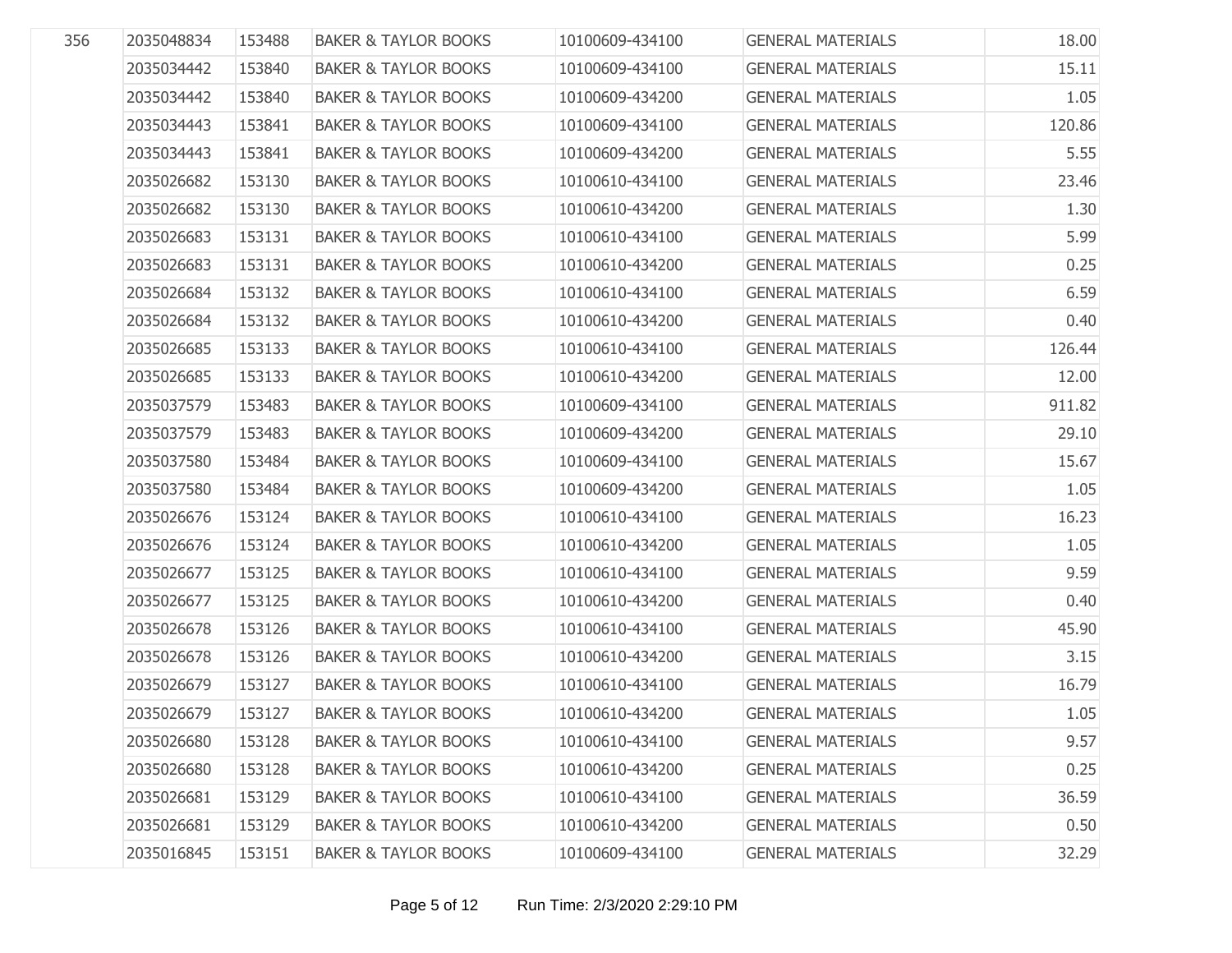| 356 | 2035016845 | 153151 | <b>BAKER &amp; TAYLOR BOOKS</b> | 10100609-434200 | <b>GENERAL MATERIALS</b> | 0.40   |
|-----|------------|--------|---------------------------------|-----------------|--------------------------|--------|
|     | 2035016846 | 153152 | <b>BAKER &amp; TAYLOR BOOKS</b> | 10100609-434100 | <b>GENERAL MATERIALS</b> | 18.60  |
|     | 2035016846 | 153152 | <b>BAKER &amp; TAYLOR BOOKS</b> | 10100609-434200 | <b>GENERAL MATERIALS</b> | 0.40   |
|     | 2035016847 | 153153 | <b>BAKER &amp; TAYLOR BOOKS</b> | 10100609-434100 | <b>GENERAL MATERIALS</b> | 26.87  |
|     | 2035016847 | 153153 | <b>BAKER &amp; TAYLOR BOOKS</b> | 10100609-434200 | <b>GENERAL MATERIALS</b> | 0.65   |
|     | 2035016848 | 153154 | <b>BAKER &amp; TAYLOR BOOKS</b> | 10100609-434100 | <b>GENERAL MATERIALS</b> | 37.91  |
|     | 2035016848 | 153154 | <b>BAKER &amp; TAYLOR BOOKS</b> | 10100609-434200 | <b>GENERAL MATERIALS</b> | 0.50   |
|     | 2035026674 | 153122 | <b>BAKER &amp; TAYLOR BOOKS</b> | 10100610-434100 | <b>GENERAL MATERIALS</b> | 16.24  |
|     | 2035026674 | 153122 | <b>BAKER &amp; TAYLOR BOOKS</b> | 10100610-434200 | <b>GENERAL MATERIALS</b> | 1.05   |
|     | 2035026675 | 153123 | <b>BAKER &amp; TAYLOR BOOKS</b> | 10100610-434100 | <b>GENERAL MATERIALS</b> | 16.77  |
|     | 2035026675 | 153123 | <b>BAKER &amp; TAYLOR BOOKS</b> | 10100610-434200 | <b>GENERAL MATERIALS</b> | 1.05   |
|     | 2035016839 | 153145 | <b>BAKER &amp; TAYLOR BOOKS</b> | 10100609-434100 | <b>GENERAL MATERIALS</b> | 39.06  |
|     | 2035016839 | 153145 | <b>BAKER &amp; TAYLOR BOOKS</b> | 10100609-434200 | <b>GENERAL MATERIALS</b> | 1.40   |
|     | 2035016840 | 153146 | <b>BAKER &amp; TAYLOR BOOKS</b> | 10100609-434100 | <b>GENERAL MATERIALS</b> | 38.00  |
|     | 2035016840 | 153146 | <b>BAKER &amp; TAYLOR BOOKS</b> | 10100609-434200 | <b>GENERAL MATERIALS</b> | 2.35   |
|     | 2035016841 | 153147 | <b>BAKER &amp; TAYLOR BOOKS</b> | 10100609-434100 | <b>GENERAL MATERIALS</b> | 47.75  |
|     | 2035016841 | 153147 | <b>BAKER &amp; TAYLOR BOOKS</b> | 10100609-434200 | <b>GENERAL MATERIALS</b> | 1.80   |
|     | 2035016842 | 153148 | <b>BAKER &amp; TAYLOR BOOKS</b> | 10100609-434100 | <b>GENERAL MATERIALS</b> | 325.63 |
|     | 2035016842 | 153148 | <b>BAKER &amp; TAYLOR BOOKS</b> | 10100609-434200 | <b>GENERAL MATERIALS</b> | 3.55   |
|     | 2035016843 | 153149 | <b>BAKER &amp; TAYLOR BOOKS</b> | 10100609-434100 | <b>GENERAL MATERIALS</b> | 61.54  |
|     | 2035016843 | 153149 | <b>BAKER &amp; TAYLOR BOOKS</b> | 10100609-434200 | <b>GENERAL MATERIALS</b> | 0.80   |
|     | 2035016844 | 153150 | <b>BAKER &amp; TAYLOR BOOKS</b> | 10100609-434100 | <b>GENERAL MATERIALS</b> | 59.96  |
|     | 2035016844 | 153150 | <b>BAKER &amp; TAYLOR BOOKS</b> | 10100609-434200 | <b>GENERAL MATERIALS</b> | 0.65   |
|     | 2035016833 | 153097 | <b>BAKER &amp; TAYLOR BOOKS</b> | 10100609-434100 | <b>GENERAL MATERIALS</b> | 67.46  |
|     | 2035016833 | 153097 | <b>BAKER &amp; TAYLOR BOOKS</b> | 10100609-434200 | <b>GENERAL MATERIALS</b> | 0.65   |
|     | 2035016834 | 153098 | <b>BAKER &amp; TAYLOR BOOKS</b> | 10100609-434100 | <b>GENERAL MATERIALS</b> | 11.97  |
|     | 2035016834 | 153098 | <b>BAKER &amp; TAYLOR BOOKS</b> | 10100609-434200 | <b>GENERAL MATERIALS</b> | 0.40   |
|     | 2035016835 | 153099 | <b>BAKER &amp; TAYLOR BOOKS</b> | 10100609-434100 | <b>GENERAL MATERIALS</b> | 9.45   |
|     | 2035016835 | 153099 | <b>BAKER &amp; TAYLOR BOOKS</b> | 10100609-434200 | <b>GENERAL MATERIALS</b> | 0.40   |
|     | 2035016836 | 153100 | <b>BAKER &amp; TAYLOR BOOKS</b> | 10100609-434100 | <b>GENERAL MATERIALS</b> | 58.00  |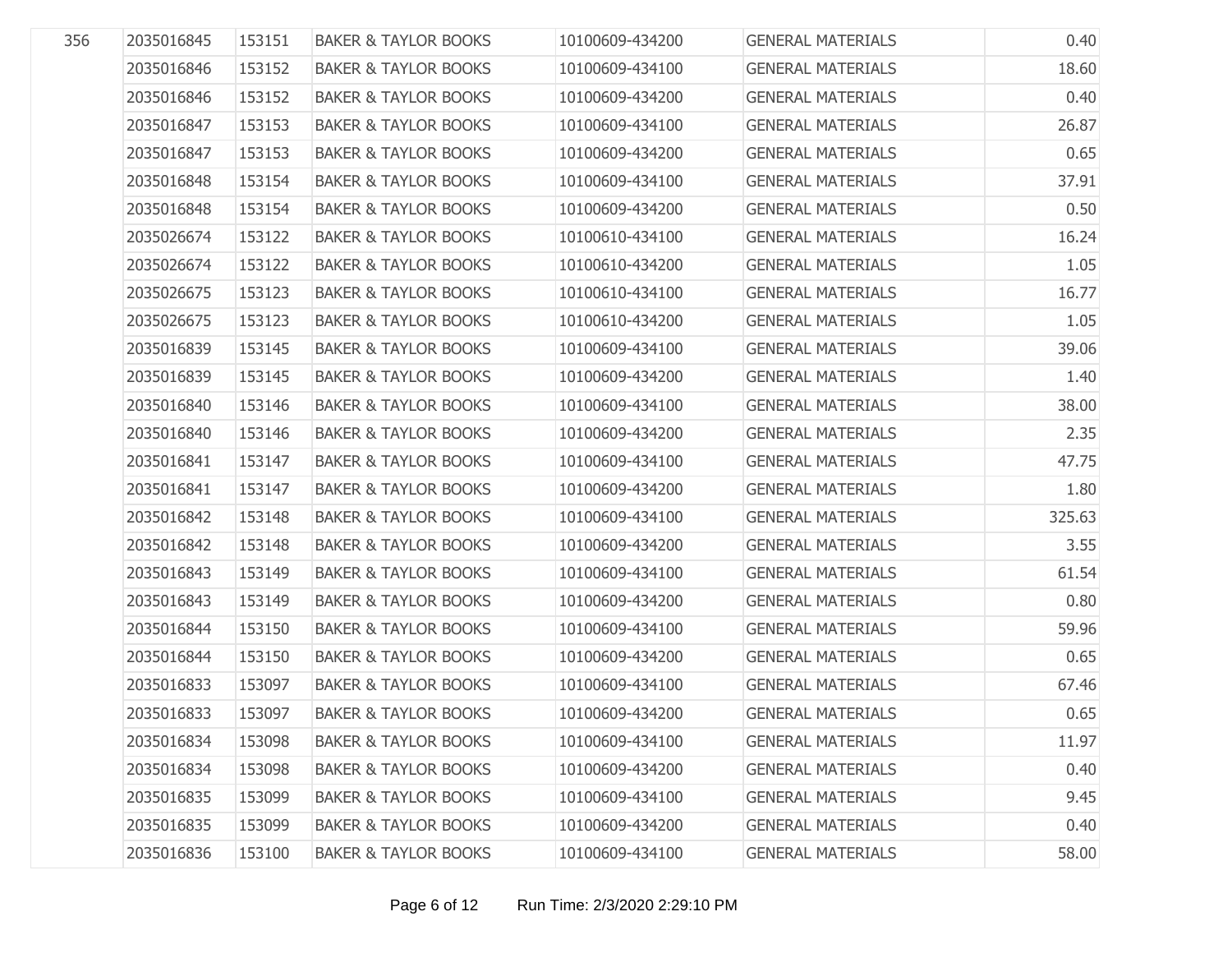| 356   | 2035016836            | 153100 | <b>BAKER &amp; TAYLOR BOOKS</b>                        | 10100609-434200 | <b>GENERAL MATERIALS</b>                                           | 2.75     |
|-------|-----------------------|--------|--------------------------------------------------------|-----------------|--------------------------------------------------------------------|----------|
|       | 2035016837            | 153101 | <b>BAKER &amp; TAYLOR BOOKS</b>                        | 10100609-434100 | <b>GENERAL MATERIALS</b>                                           | 133.83   |
|       | 2035016837            | 153101 | <b>BAKER &amp; TAYLOR BOOKS</b>                        | 10100609-434200 | <b>GENERAL MATERIALS</b>                                           | 8.80     |
|       | 2035016838            | 153144 | <b>BAKER &amp; TAYLOR BOOKS</b>                        | 10100609-434100 | <b>GENERAL MATERIALS</b>                                           | 9.59     |
|       | 2035016838            | 153144 | <b>BAKER &amp; TAYLOR BOOKS</b>                        | 10100609-434200 | <b>GENERAL MATERIALS</b>                                           | 0.40     |
|       | 2035016827            | 153091 | <b>BAKER &amp; TAYLOR BOOKS</b>                        | 10100609-434100 | <b>GENERAL MATERIALS</b>                                           | 31.91    |
|       | 2035016827            | 153091 | <b>BAKER &amp; TAYLOR BOOKS</b>                        | 10100609-434200 | <b>GENERAL MATERIALS</b>                                           | 2.10     |
|       | 2035016828            | 153092 | <b>BAKER &amp; TAYLOR BOOKS</b>                        | 10100609-434100 | <b>GENERAL MATERIALS</b>                                           | 19.98    |
|       | 2035016828            | 153092 | <b>BAKER &amp; TAYLOR BOOKS</b>                        | 10100609-434200 | <b>GENERAL MATERIALS</b>                                           | 0.65     |
|       | 2035016829            | 153093 | <b>BAKER &amp; TAYLOR BOOKS</b>                        | 10100609-434100 | <b>GENERAL MATERIALS</b>                                           | 37.22    |
|       | 2035016829            | 153093 | <b>BAKER &amp; TAYLOR BOOKS</b>                        | 10100609-434200 | <b>GENERAL MATERIALS</b>                                           | 1.85     |
|       | 2035016830            | 153094 | <b>BAKER &amp; TAYLOR BOOKS</b>                        | 10100609-434100 | <b>GENERAL MATERIALS</b>                                           | 24.65    |
|       | 2035016830            | 153094 | <b>BAKER &amp; TAYLOR BOOKS</b>                        | 10100609-434200 | <b>GENERAL MATERIALS</b>                                           | 1.05     |
|       | 2035016831            | 153095 | <b>BAKER &amp; TAYLOR BOOKS</b>                        | 10100609-434100 | <b>GENERAL MATERIALS</b>                                           | 33.29    |
|       | 2035016831            | 153095 | <b>BAKER &amp; TAYLOR BOOKS</b>                        | 10100609-434200 | <b>GENERAL MATERIALS</b>                                           | 1.30     |
|       | 2035016832            | 153096 | <b>BAKER &amp; TAYLOR BOOKS</b>                        | 10100609-434100 | <b>GENERAL MATERIALS</b>                                           | 16.79    |
|       | 2035016832            | 153096 | <b>BAKER &amp; TAYLOR BOOKS</b>                        | 10100609-434200 | <b>GENERAL MATERIALS</b>                                           | 0.90     |
|       |                       |        |                                                        |                 | <b>BAKER &amp; TAYLOR BOOKS Total:</b>                             | 4,348.28 |
| 12654 | <b>INV-US28691</b>    | 152256 | <b>BIBLIOTHECA LLC</b>                                 | 10100609-422500 | MACHINES/EQUIPMENT                                                 | 250.00   |
|       | <b>INV-US28691</b>    | 152256 | <b>BIBLIOTHECA LLC</b>                                 | 10100609-425300 | MACHINES/EQUIPMENT                                                 | 525.00   |
|       |                       |        |                                                        |                 | <b>BIBLIOTHECA LLC Total:</b>                                      | 775.00   |
| 586   | 169567                | 153826 | <b>BLACK HILLS CHEMICAL AND</b><br>JANITORIAL CO INC   | 10100610-426400 | MAINTENANCE/FACILITIES                                             | 156.91   |
|       |                       |        |                                                        |                 | <b>BLACK HILLS CHEMICAL AND</b><br><b>JANITORIAL CO INC Total:</b> | 156.91   |
| 602   | 209395 389<br>394 391 | 153444 | <b>BLACK HILLS INSURANCE</b>                           | 10100610-429200 | <b>SUPPORT SERVICES</b>                                            | 240.00   |
|       |                       |        |                                                        |                 | <b>BLACK HILLS INSURANCE Total:</b>                                | 240.00   |
| 1044  | 43889                 | 153445 | <b>CLIMATE CONTROL SYSTEMS &amp;</b><br><b>SERVICE</b> | 10100609-422500 | <b>STRUCTURE</b>                                                   | 135.00   |
|       | 43889                 | 153445 | <b>CLIMATE CONTROL SYSTEMS &amp;</b><br><b>SERVICE</b> | 10100609-425200 | <b>STRUCTURE</b>                                                   | 69.29    |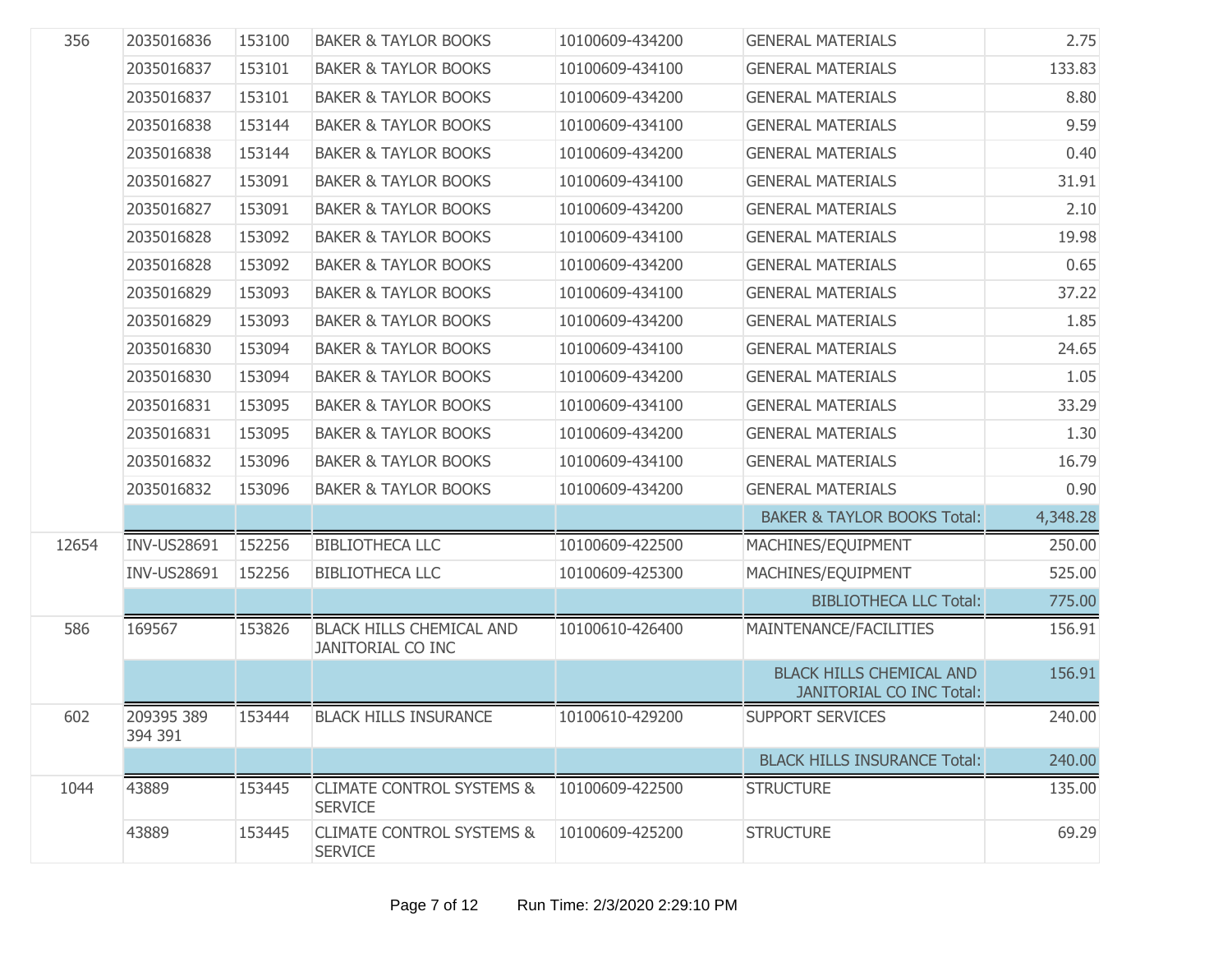| 1044  |                          |        |                                               |                 | <b>CLIMATE CONTROL SYSTEMS &amp;</b><br><b>SERVICE Total:</b> | 204.29    |
|-------|--------------------------|--------|-----------------------------------------------|-----------------|---------------------------------------------------------------|-----------|
| 12858 | COM10659                 | 153828 | <b>COMMUNICO LLC</b>                          | 10100609-429502 | COMPUTERS/SOFTWARE                                            | 3,750.00  |
|       |                          |        |                                               |                 | <b>COMMUNICO LLC Total:</b>                                   | 3,750.00  |
| 7794  | 110snj06a                | 149555 | CONVERGINT TECHNOLOGIES<br>LLC                | 10100609-425200 | <b>STRUCTURE</b>                                              | 1,593.55  |
|       | 110SNJ206B               | 150469 | CONVERGINT TECHNOLOGIES<br>LLC                | 10100609-425200 | <b>STRUCTURE</b>                                              | 5,609.86  |
|       |                          |        |                                               |                 | <b>CONVERGINT TECHNOLOGIES</b><br><b>LLC Total:</b>           | 7,203.41  |
| 12941 | 700914                   | 150312 | D & I PAINT & DRYWALL                         | 10100609-422500 | <b>STRUCTURE</b>                                              | 1,700.00  |
|       | 700914                   | 150312 | D & I PAINT & DRYWALL                         | 10100609-425200 | <b>STRUCTURE</b>                                              | 1,253.19  |
|       |                          |        |                                               |                 | D & I PAINT & DRYWALL Total:                                  | 2,953.19  |
| 1471  | 874239                   | 150572 | E & J SPECIALTIES INC                         | 10100610-422900 | <b>MARKETING</b>                                              | 624.00    |
|       |                          |        |                                               |                 | E & J SPECIALTIES INC Total:                                  | 624.00    |
| 1724  | cg905426                 | 151147 | <b>FLOORING AMERICA</b>                       | 10100610-425200 | <b>STRUCTURE</b>                                              | 1,018.56  |
|       | cg002556                 | 151150 | <b>FLOORING AMERICA</b>                       | 10100610-425200 | <b>STRUCTURE</b>                                              | 1,404.00  |
|       | CG905272                 | 149113 | <b>FLOORING AMERICA</b>                       | 10100609-425200 | <b>STRUCTURE</b>                                              | 12,267.46 |
|       |                          |        |                                               |                 | <b>FLOORING AMERICA Total:</b>                                | 14,690.02 |
| 1789  | 01/31/20                 | 154200 | FRIENDS OF THE LIBRARY                        | 99600971-453000 | <b>REFUNDS</b>                                                | 1,099.75  |
|       |                          |        |                                               |                 | FRIENDS OF THE LIBRARY Total:                                 | 1,099.75  |
| 1924  | 362399                   | 153875 | <b>GOLDEN WEST TECHNOLOGIES</b><br><b>INC</b> | 10100609-422500 | MACHINES/EQUIPMENT                                            | 62.50     |
|       |                          |        |                                               |                 | <b>GOLDEN WEST TECHNOLOGIES</b><br><b>INC Total:</b>          | 62.50     |
| 2168  | 652160-0                 | 153429 | <b>HEARTLAND PAPER CO</b>                     | 10100610-426400 | MAINTENANCE/FACILITIES                                        | 79.77     |
|       | 653807-0                 | 153434 | <b>HEARTLAND PAPER CO</b>                     | 10100610-426400 | MAINTENANCE/FACILITIES                                        | 43.44     |
|       | 653804-0                 | 153670 | <b>HEARTLAND PAPER CO</b>                     | 10100610-426400 | MAINTENANCE/FACILITIES                                        | 159.54    |
|       |                          |        |                                               |                 | <b>HEARTLAND PAPER CO Total:</b>                              | 282.75    |
| 2453  | 190100101521 153481      |        | <b>INTERSTATE BATTERIES INC</b>               | 10100609-426100 | <b>OFFICE SUPPLIES</b>                                        | 7.96      |
|       | 190100101521 153481<br>1 |        | <b>INTERSTATE BATTERIES INC</b>               | 10100609-429600 | <b>OFFICE SUPPLIES</b>                                        | 191.08    |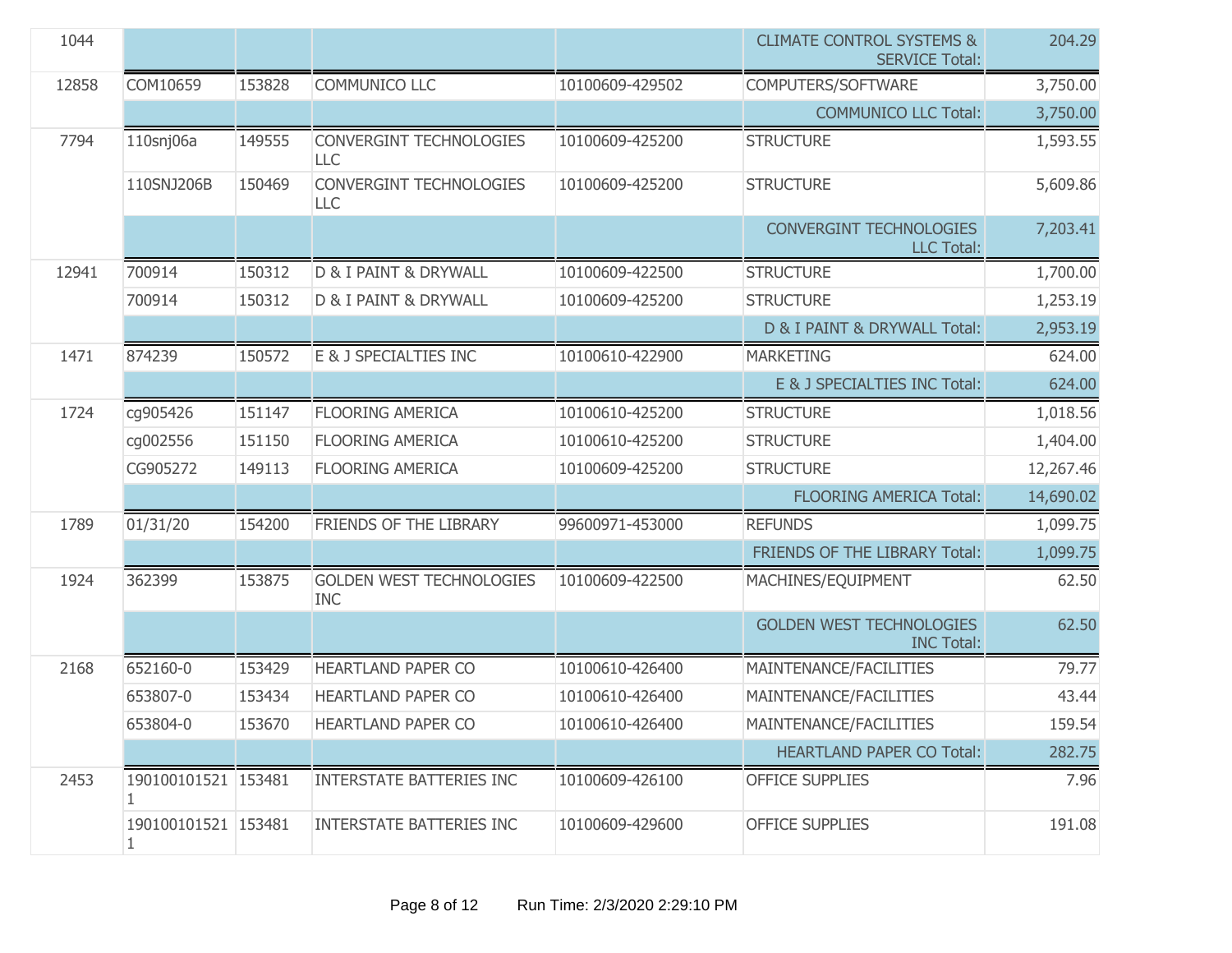| 2453  |                           |        |                                       |                 | <b>INTERSTATE BATTERIES INC</b><br>Total:    | 199.04   |
|-------|---------------------------|--------|---------------------------------------|-----------------|----------------------------------------------|----------|
| 2499  | 134402                    | 147261 | <b>JANWAY COMPANY</b>                 | 10100609-426100 | <b>SUPPLIES</b>                              | 4,000.00 |
|       |                           |        |                                       |                 | <b>JANWAY COMPANY Total:</b>                 | 4,000.00 |
| 13010 | 12/04-08/19               | 150468 | <b>KIMBERLY SIMMONDS</b>              | 10100609-427000 | TRAVEL/TRAINING                              | 767.36   |
|       |                           |        |                                       |                 | <b>KIMBERLY SIMMONDS Total:</b>              | 767.36   |
| 3084  | INV7171895                | 153433 | MARCO TECHNOLOGIES INC                | 10100610-426100 | MACHINES/EQUIPMENT                           | 7.71     |
|       | INV7182045                | 153437 | MARCO TECHNOLOGIES INC                | 10100610-426100 | MACHINES/EQUIPMENT                           | 376.51   |
|       |                           |        |                                       |                 | MARCO TECHNOLOGIES INC<br>Total:             | 384.22   |
| 3208  | 47643                     | 153435 | <b>MENARDS</b>                        | 10100609-425100 | MAINTENANCE/FACILITIES                       | 2.95     |
|       | 47643                     | 153435 | <b>MENARDS</b>                        | 10100609-425200 | MAINTENANCE/FACILITIES                       | 43.92    |
|       | 47643                     | 153435 | <b>MENARDS</b>                        | 10100610-429400 | MAINTENANCE/FACILITIES                       | 57.95    |
|       | 46952                     | 153714 | <b>MENARDS</b>                        | 10100609-425200 | MAINTENANCE/FACILITIES                       | 41.65    |
|       | 46952                     | 153714 | <b>MENARDS</b>                        | 10100609-426100 | MAINTENANCE/FACILITIES                       | 13.73    |
|       | 46952                     | 153714 | <b>MENARDS</b>                        | 10100610-426500 | MAINTENANCE/FACILITIES                       | 8.05     |
|       | 48350                     | 153833 | <b>MENARDS</b>                        | 10100609-425200 | MAINTENANCE/FACILITIES                       | 50.96    |
|       |                           |        |                                       |                 | <b>MENARDS Total:</b>                        | 219.21   |
| 3242  | 700900202109 154111<br>44 |        | MIDCONTINENT<br><b>COMMUNICATIONS</b> | 10100610-428100 | MACHINES/EQUIPMENT                           | 215.00   |
|       |                           |        |                                       |                 | MIDCONTINENT<br><b>COMMUNICATIONS Total:</b> | 215.00   |
| 3258  | 98471868                  | 153848 | MIDWEST TAPE EXCHANGE                 | 10100609-434200 | <b>GENERAL MATERIALS</b>                     | 10.00    |
|       | 98471868                  | 153848 | MIDWEST TAPE EXCHANGE                 | 10100609-434600 | <b>GENERAL MATERIALS</b>                     | 97.46    |
|       | 98529526                  | 153849 | MIDWEST TAPE EXCHANGE                 | 10100609-434200 | <b>GENERAL MATERIALS</b>                     | 2.50     |
|       | 98529526                  | 153849 | MIDWEST TAPE EXCHANGE                 | 10100609-434600 | <b>GENERAL MATERIALS</b>                     | 37.49    |
|       | 98478506                  | 153850 | MIDWEST TAPE EXCHANGE                 | 10100609-434200 | <b>GENERAL MATERIALS</b>                     | 20.00    |
|       | 98478506                  | 153850 | MIDWEST TAPE EXCHANGE                 | 10100609-434600 | <b>GENERAL MATERIALS</b>                     | 134.92   |
|       | 98484944                  | 153851 | MIDWEST TAPE EXCHANGE                 | 10100609-434100 | <b>GENERAL MATERIALS</b>                     | 39.99    |
|       | 98484945                  | 153852 | MIDWEST TAPE EXCHANGE                 | 10100609-434100 | <b>GENERAL MATERIALS</b>                     | 824.79   |
|       | 98484947                  | 153853 | MIDWEST TAPE EXCHANGE                 | 10100609-434100 | <b>GENERAL MATERIALS</b>                     | 164.96   |
|       | 98517349                  | 153861 | MIDWEST TAPE EXCHANGE                 | 10100609-434200 | <b>GENERAL MATERIALS</b>                     | 2.50     |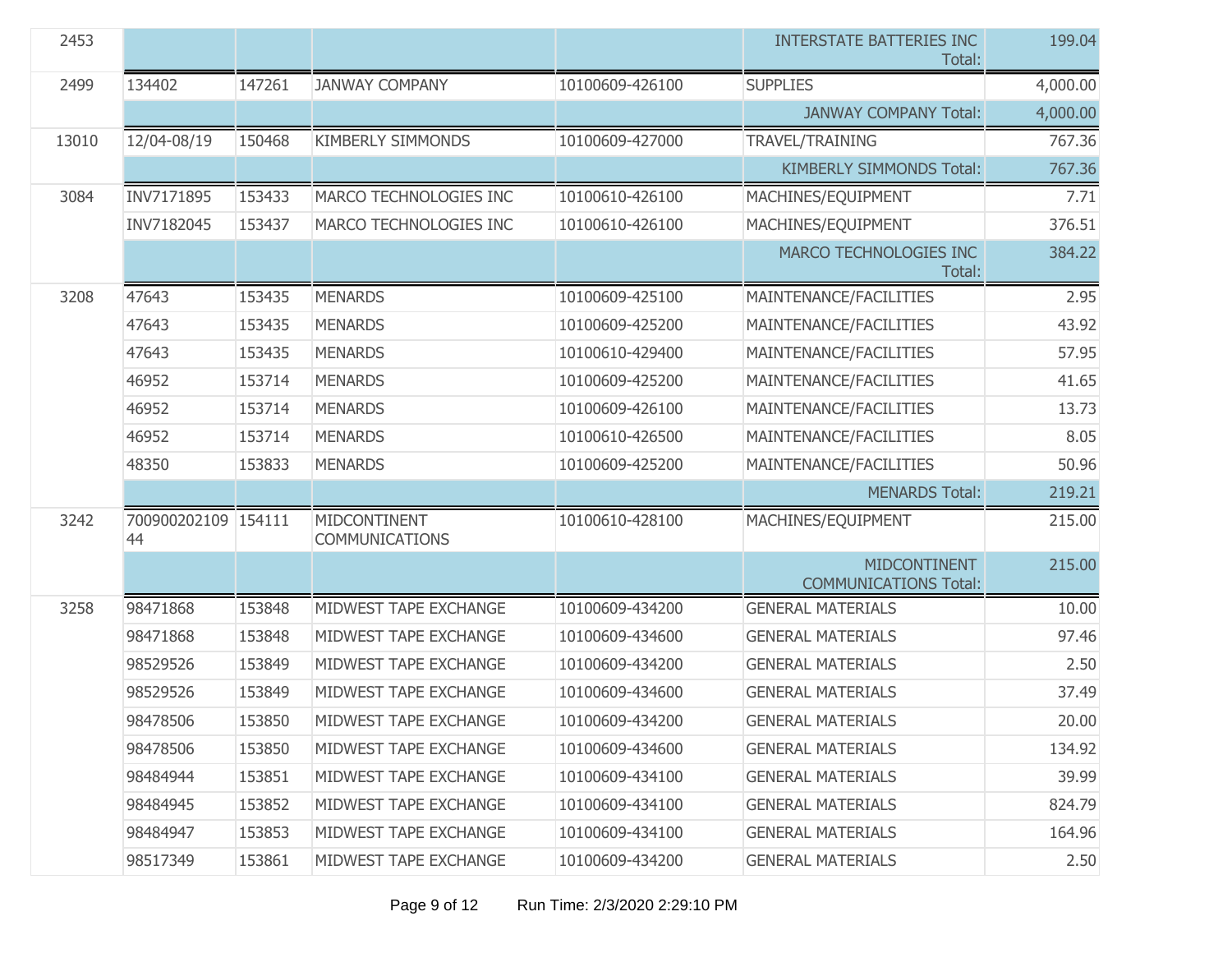| 3258 | 98517349                   | 153861 | MIDWEST TAPE EXCHANGE | 10100609-434600 | <b>GENERAL MATERIALS</b>     | 14.99    |
|------|----------------------------|--------|-----------------------|-----------------|------------------------------|----------|
|      | 98529525                   | 153862 | MIDWEST TAPE EXCHANGE | 10100609-434200 | <b>GENERAL MATERIALS</b>     | 5.00     |
|      | 98529525                   | 153862 | MIDWEST TAPE EXCHANGE | 10100609-434600 | <b>GENERAL MATERIALS</b>     | 15.73    |
|      | 98485036                   | 153855 | MIDWEST TAPE EXCHANGE | 10100609-434200 | <b>GENERAL MATERIALS</b>     | 60.00    |
|      | 98485036                   | 153855 | MIDWEST TAPE EXCHANGE | 10100609-434600 | <b>GENERAL MATERIALS</b>     | 269.03   |
|      | 98485035                   | 153854 | MIDWEST TAPE EXCHANGE | 10100609-434200 | <b>GENERAL MATERIALS</b>     | 2.50     |
|      | 98485035                   | 153854 | MIDWEST TAPE EXCHANGE | 10100609-434600 | <b>GENERAL MATERIALS</b>     | 9.74     |
|      | 98502146                   | 153856 | MIDWEST TAPE EXCHANGE | 10100609-434200 | <b>GENERAL MATERIALS</b>     | 10.00    |
|      | 98502146                   | 153856 | MIDWEST TAPE EXCHANGE | 10100609-434600 | <b>GENERAL MATERIALS</b>     | 104.21   |
|      | 98510056                   | 153857 | MIDWEST TAPE EXCHANGE | 10100609-434200 | <b>GENERAL MATERIALS</b>     | 10.00    |
|      | 98510056                   | 153857 | MIDWEST TAPE EXCHANGE | 10100609-434600 | <b>GENERAL MATERIALS</b>     | 90.71    |
|      | 98510057                   | 153858 | MIDWEST TAPE EXCHANGE | 10100609-434200 | <b>GENERAL MATERIALS</b>     | 35.00    |
|      | 98510057                   | 153858 | MIDWEST TAPE EXCHANGE | 10100609-434600 | <b>GENERAL MATERIALS</b>     | 309.61   |
|      | 98517182                   | 153859 | MIDWEST TAPE EXCHANGE | 10100609-434100 | <b>GENERAL MATERIALS</b>     | 109.97   |
|      | 98517183                   | 153860 | MIDWEST TAPE EXCHANGE | 10100609-434100 | <b>GENERAL MATERIALS</b>     | 191.96   |
|      |                            |        |                       |                 | MIDWEST TAPE EXCHANGE Total: | 2,573.06 |
| 3555 | 1000000562                 | 153671 | <b>OCLC INC</b>       | 10100610-429502 | COMPUTERS/SOFTWARE           | 3,554.35 |
|      |                            |        |                       |                 | <b>OCLC INC Total:</b>       | 3,554.35 |
| 3617 | 08009CO19241 150600<br>716 |        | <b>OVERDRIVE INC</b>  | 10100609-434500 | <b>GENERAL MATERIALS-EA</b>  | 3,275.74 |
|      | 08009CO19242 150595<br>064 |        | <b>OVERDRIVE INC</b>  | 10100610-434500 | <b>GENERAL MATERIALS-EA</b>  | 104.87   |
|      | 08009CO19242 150596<br>469 |        | <b>OVERDRIVE INC</b>  | 10100610-434500 | <b>GENERAL MATERIALS-EA</b>  | 2,542.80 |
|      | 08009CO19241 150599<br>351 |        | <b>OVERDRIVE INC</b>  | 10100609-434500 | <b>GENERAL MATERIALS-EA</b>  | 6,091.06 |
|      | 08009co20005 153992<br>836 |        | <b>OVERDRIVE INC</b>  | 10100609-434500 | <b>GENERAL MATERIALS</b>     | 816.34   |
|      | 08009da20013 153993<br>946 |        | <b>OVERDRIVE INC</b>  | 10100609-434500 | <b>GENERAL MATERIALS</b>     | 5.99     |
|      | 08009da20006 154000<br>505 |        | <b>OVERDRIVE INC</b>  | 10100609-434500 | <b>GENERAL MATERIALS</b>     | 13.99    |
|      | 08009da20008 154001        |        | <b>OVERDRIVE INC</b>  | 10100609-434500 | <b>GENERAL MATERIALS</b>     | 51.99    |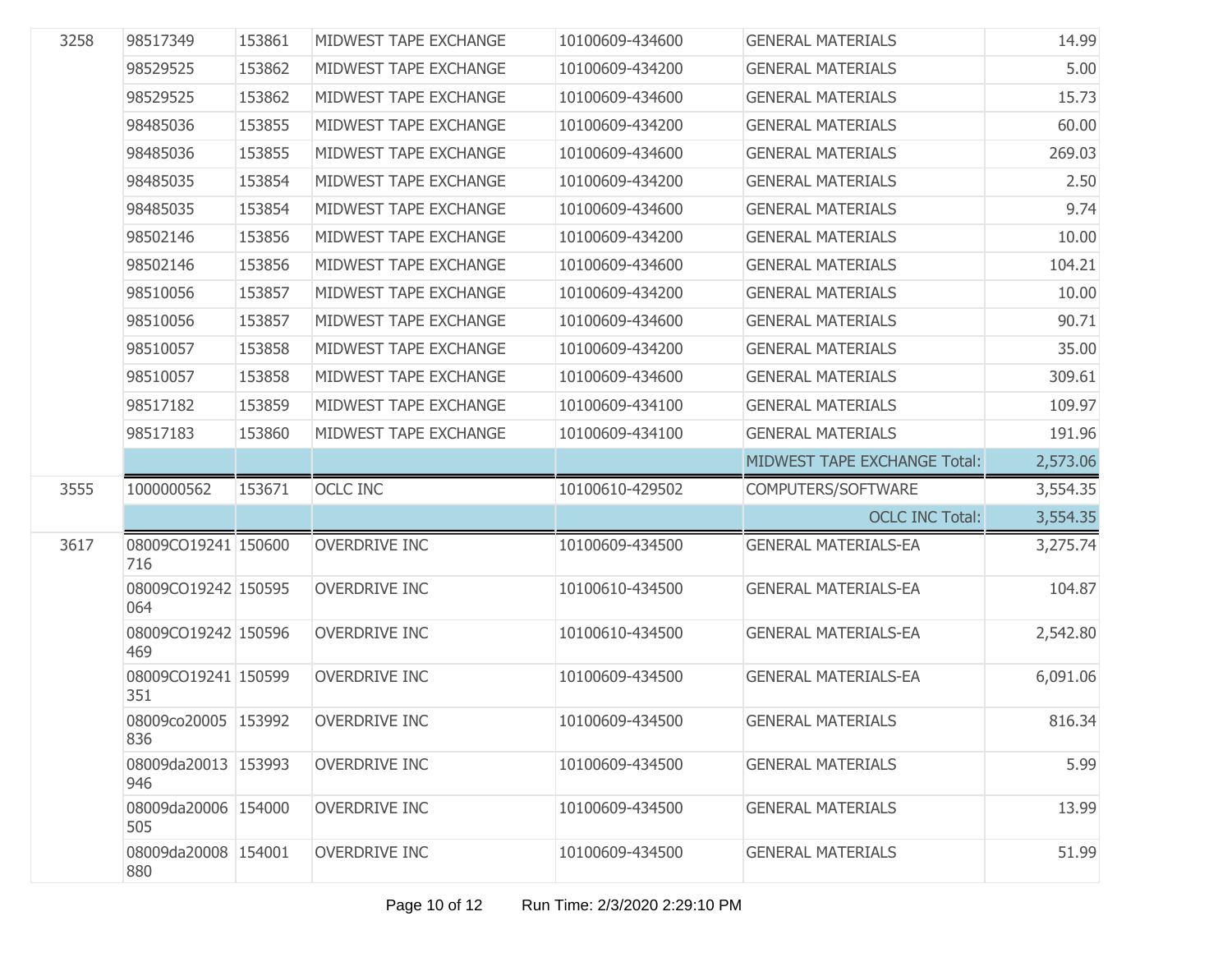| 3617 | 08009da20008 154002<br>881 |        | <b>OVERDRIVE INC</b>                       | 10100609-434500 | <b>GENERAL MATERIALS</b>                          | 119.96    |
|------|----------------------------|--------|--------------------------------------------|-----------------|---------------------------------------------------|-----------|
|      | 08009da20009 154003<br>754 |        | <b>OVERDRIVE INC</b>                       | 10100609-434500 | <b>GENERAL MATERIALS</b>                          | 1.99      |
|      | 08009da20013 154004<br>045 |        | <b>OVERDRIVE INC</b>                       | 10100609-434500 | <b>GENERAL MATERIALS</b>                          | 235.95    |
|      | 08009co20005 153994<br>861 |        | <b>OVERDRIVE INC</b>                       | 10100609-434500 | <b>GENERAL MATERIALS</b>                          | 669.92    |
|      | 08009co20009 153995<br>403 |        | <b>OVERDRIVE INC</b>                       | 10100609-434500 | <b>GENERAL MATERIALS</b>                          | 406.85    |
|      | 08009co20012 153996<br>251 |        | <b>OVERDRIVE INC</b>                       | 10100609-434500 | <b>GENERAL MATERIALS</b>                          | 526.90    |
|      | 08009da19235 153997<br>234 |        | <b>OVERDRIVE INC</b>                       | 10100609-434500 | <b>GENERAL MATERIALS</b>                          | 29.99     |
|      | 08009da20005 153998<br>456 |        | <b>OVERDRIVE INC</b>                       | 10100609-434500 | <b>GENERAL MATERIALS</b>                          | 140.97    |
|      | 08009da20005 153999<br>457 |        | <b>OVERDRIVE INC</b>                       | 10100609-434500 | <b>GENERAL MATERIALS</b>                          | 49.95     |
|      |                            |        |                                            |                 | <b>OVERDRIVE INC Total:</b>                       | 15,085.26 |
| 5500 | 3310411269                 | 153480 | PITNEY BOWES                               | 10100609-424400 | MACHINES/EQUIPMENT                                | 406.62    |
|      |                            |        |                                            |                 | PITNEY BOWES Total:                               | 406.62    |
| 3750 | 68872                      | 153657 | PRINT MARK-ET                              | 10100610-426100 | <b>SUPPLIES</b>                                   | 153.60    |
|      |                            |        |                                            |                 | PRINT MARK-ET Total:                              | 153.60    |
| 3848 | 3600051588                 | 153829 | RAPID CITY AREA SCHOOL DIST<br>$51 - 4$    | 10100609-424600 | <b>SUPPORT SERVICES</b>                           | 60.00     |
|      |                            |        |                                            |                 | RAPID CITY AREA SCHOOL DIST<br>51-4 Total:        | 60.00     |
| 3863 | 87147                      | 153709 | RAPID CITY JOURNAL -<br><b>ADVERTISING</b> | 10100609-429300 | <b>PUBLISHING</b>                                 | 43.91     |
|      |                            |        |                                            |                 | RAPID CITY JOURNAL -<br><b>ADVERTISING Total:</b> | 43.91     |
| 3951 | 76601172                   | 153681 | <b>RECORDED BOOKS</b>                      | 10100609-429300 | <b>SUBSCRIPTIONS</b>                              | 4,890.70  |
|      |                            |        |                                            |                 | <b>RECORDED BOOKS Total:</b>                      | 4,890.70  |
| 3967 | 20200101                   | 153482 | REGIONAL HEALTH                            | 10100609-422500 | <b>SUPPORT SERVICES</b>                           | 17.82     |
|      |                            |        |                                            |                 | <b>REGIONAL HEALTH Total:</b>                     | 17.82     |